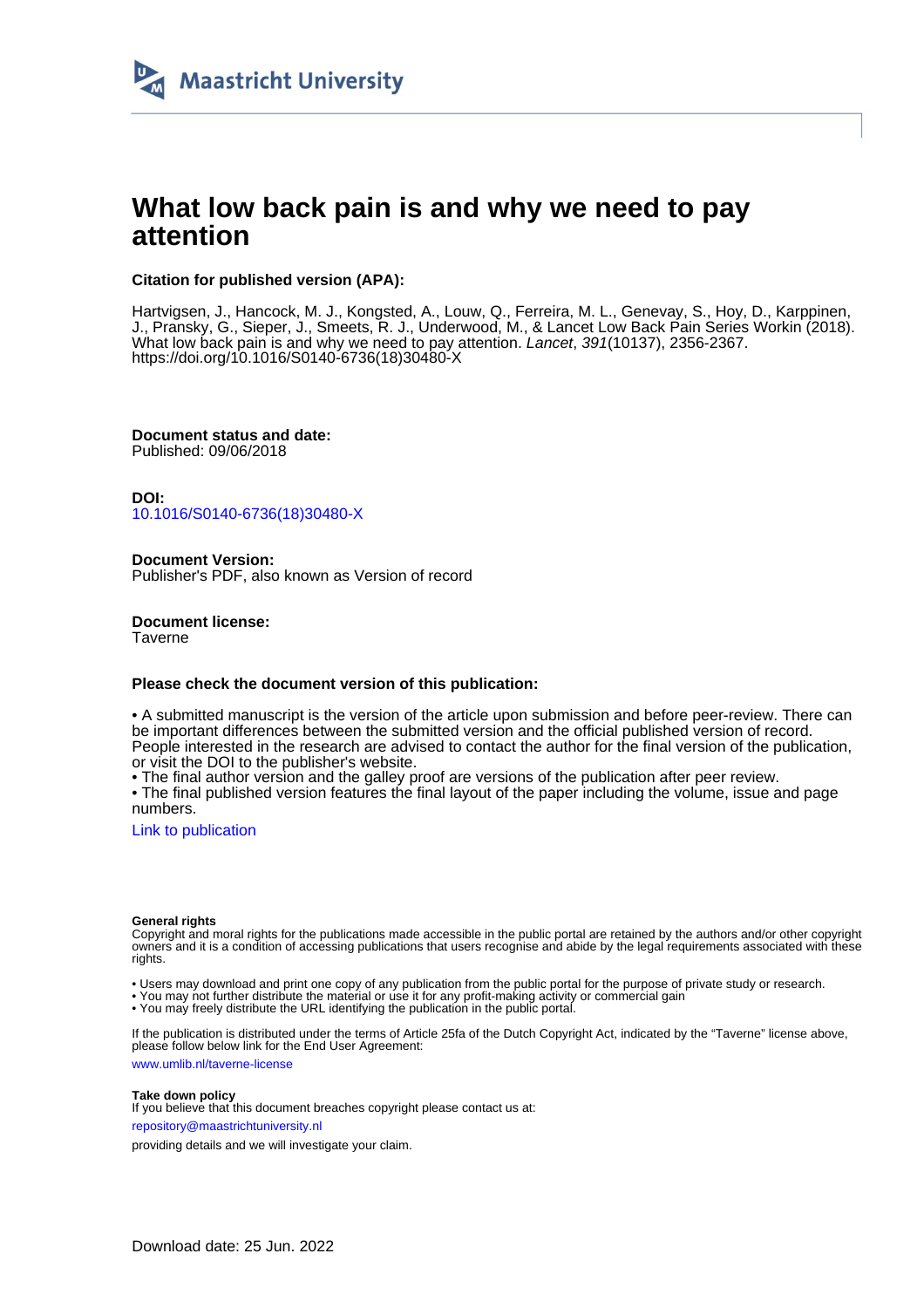# $\mathbb{Q}^n$  **Low back pain 1**

# **What low back pain is and why we need to pay attention**

*Jan Hartvigsen\*, Mark J Hancock\*, Alice Kongsted, Quinette Louw, Manuela L Ferreira, Stéphane Genevay, Damian Hoy, Jaro Karppinen, Glenn Pransky, Joachim Sieper, Rob J Smeets, Martin Underwood, on behalf of the* Lancet *Low Back Pain Series Working Group†*

#### *Lancet* **2018; 391: 2356–67**

Published **Online** March 21, 2018 http://dx.doi.org/10.1016/ S0140-6736(18)30480-X

See **Comment** page 2302

See **Viewpoint** page 2384 This is the first in a **Series** of

two papers about low back pain \*Joint first authors

†Members listed at the end of the report

**Department of Sports Science and Clinical Biomechanics, University of Southern Denmark, Odense, Denmark**  (Prof J Hartvigsen PhD, A Kongsted PhD)**; Nordic Institute of Chiropractic and Clinical Biomechanics, Odense, Denmark** (Prof J Hartvigsen, **Low back pain is a very common symptom. It occurs in high-income, middle-income, and low-income countries and all age groups from children to the elderly population. Globally, years lived with disability caused by low back pain increased by 54% between 1990 and 2015, mainly because of population increase and ageing, with the biggest increase seen in low-income and middle-income countries. Low back pain is now the leading cause of disability worldwide. For nearly all people with low back pain, it is not possible to identify a specific nociceptive cause. Only a small proportion of people have a well understood pathological cause—eg, a vertebral fracture, malignancy, or infection. People with physically demanding jobs, physical and mental comorbidities, smokers, and obese individuals are at greatest risk of reporting low back pain. Disabling low back pain is over-represented among people with low socioeconomic status. Most people with new episodes of low back pain recover quickly; however, recurrence is common and in a small proportion of people, low back pain becomes persistent and disabling. Initial high pain intensity, psychological distress, and accompanying pain at multiple body sites increases the risk of persistent disabling low back pain. Increasing evidence shows that central pain-modulating mechanisms and pain cognitions have important roles in the development of persistent disabling low back pain. Cost, health-care use, and disability from low back pain vary substantially between countries and are influenced by local culture and social systems, as well as by beliefs about cause and effect. Disability and costs attributed to low back pain are projected to increase in coming decades, in particular in low-income and middle-income countries, where health and other systems are often fragile and not equipped to cope with this growing burden. Intensified research efforts and global initiatives are clearly needed to address the burden of low back pain as a public health problem.**

#### **Key messages**

- Low back pain is an extremely common symptom in populations worldwide and occurs in all age groups, from children to the elderly population
- Low back pain was responsible for 60·1 million disability-adjusted life-years in 2015, an increase of 54% since 1990, with the biggest increase seen in low-income and middle-income countries
- Disability from low back pain is highest in working age groups worldwide, which is especially concerning in low-income and middle-income countries where informal employment is common and possibilities for job modification are limited
- Most episodes of low back pain are short-lasting with little or no consequence, but recurrent episodes are common and low back pain is increasingly understood as a long-lasting condition with a variable course rather than episodes of unrelated occurrences
- Low back pain is a complex condition with multiple contributors to both the pain and associated disability, including psychological factors, social factors, biophysical factors, comorbidities, and pain-processing mechanisms
- For the vast majority of people with low back pain, it is currently not possible to accurately identify the specific nociceptive source
- Lifestyle factors, such as smoking, obesity, and low levels of physical activity, that relate to poorer general health, are also associated with occurrence of low back pain episodes
- Costs associated with health care and work disability attributed to low back pain vary considerably between countries, and are influenced by social norms, health-care approaches, and legislation
- The global burden of low back pain is projected to increase even further in coming decades, particularly in low-income and middle-income countries

#### **Introduction**

Low back pain is an extremely common symptom experienced by people of all ages. $1-3$  In 2015, the global point prevalence of activity-limiting low back pain was 7·3%, implying that 540 million people were affected at any one time. Low back pain is now the number one cause of disability globally.4 The largest increases in disability caused by low back pain in the past few decades have occurred in low-income and middle-income countries, including in Asia, Africa, and the Middle East,<sup>5</sup> where health and social systems are poorly equipped to deal with this growing burden in addition to other priorities such as infectious diseases.

Rarely can a specific cause of low back pain be identified; thus, most low back pain is termed non-specific. Low back pain is characterised by a range of biophysical, psychological, and social dimensions that impair function, societal participation, and personal financial prosperity. The financial impact of low back pain is cross-sectoral because it increases costs in both health-care and social supports systems.<sup>6</sup> Disability attributed to low back pain varies substantially among countries, and is influenced by social norms, local health-care approaches, and legislation.<sup>7</sup> In low-income and middle-income countries, formal and informal social-support systems are negatively affected. While in high-income countries, the concern is that the prevalent health-care approaches for low back pain contribute to the overall burden and cost rather than reducing it.<sup>8</sup> Spreading high-cost health-care models to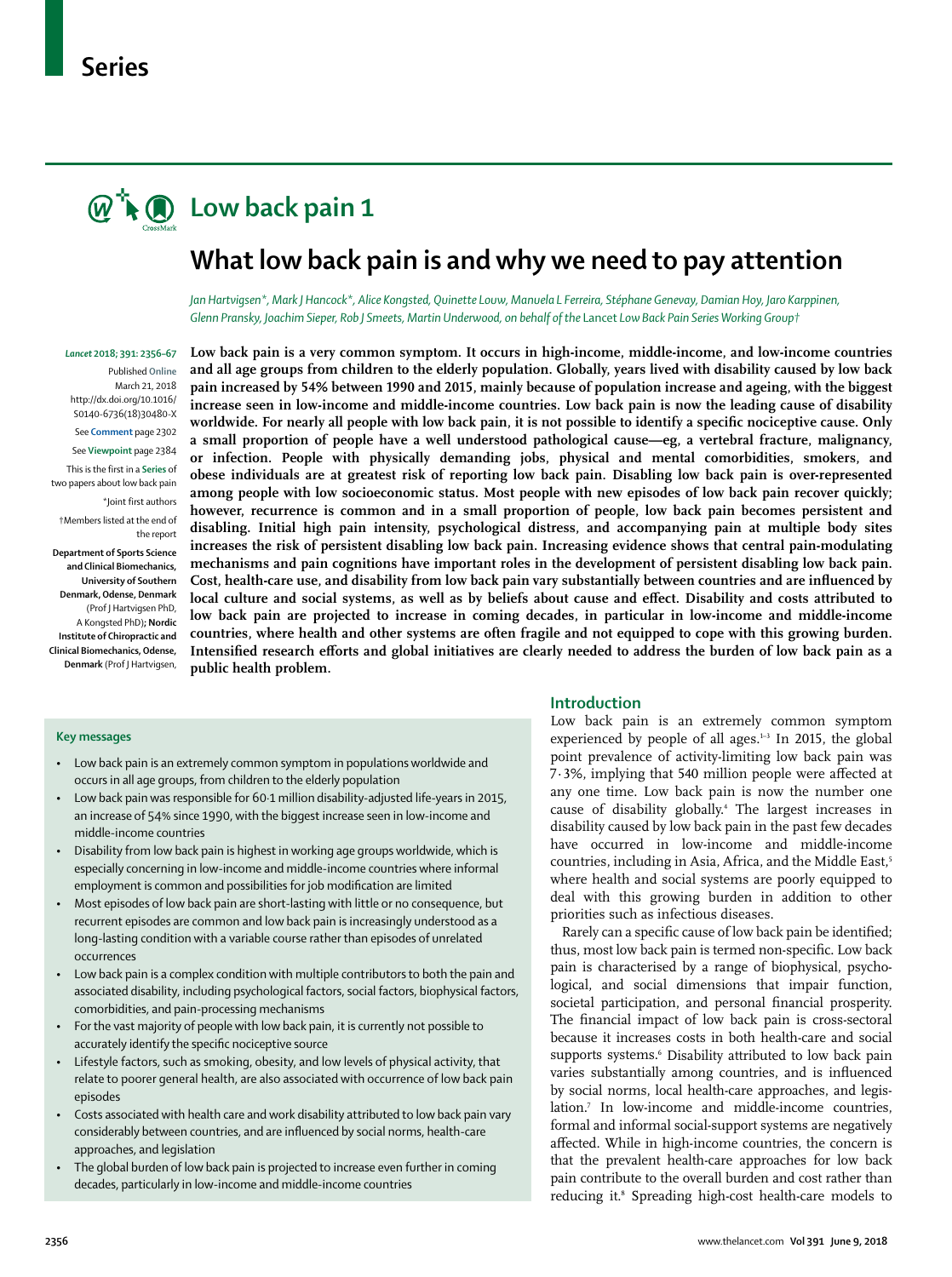www.thelancet.com**Vol 391 June 9, 2018 2357**

low-income and middle-income countries will compound rather than alleviate the burden. Low back pain is therefore an urgent global public health concern.

Against this backdrop, we present a series of two papers and a Viewpoint. The aim of this paper is to present a current understanding of what low back pain is, its burden and global impact, as well as an overview of causes and the course of low back pain. The evidence for the effectiveness of current treatments and promising new directions for managing low back pain is presented in paper two,<sup>9</sup> and the Viewpoint is a worldwide call to action.<sup>10</sup>

The approach for this Series involved the constitution of a team of leading international experts on back pain from different professional backgrounds and from countries around the globe who convened for a workshop in Buxton, UK, in June, 2016, to outline the structure of each paper. For this paper, we identified scientific studies using broad search terms in MEDLINE (PubMed) and Scopus. To identify potentially relevant papers from low-income and middle-income countries, we also searched Google Scholar and the African Index Medicus Database. To minimise selection bias and to ensure high-quality evidence was selected, systematic reviews were preferred and sought when possible. However, we also used information from large population-based cohorts, international clinical guidelines, and the Global Burden of Disease (GBD) 2015 study. Primary research from low-income and middle-income regions excluded from systematic reviews was also referenced where appropriate.

## **What is low back pain?**

Low back pain is a symptom not a disease, and can result from several different known or unknown abnormalities or diseases.

It is defined by the location of pain, typically between the lower rib margins and the buttock creases.<sup>11</sup> It is commonly accompanied by pain in one or both legs and some people with low back pain have associated neurological symptoms in the lower limbs.

For nearly all people presenting with low back pain, the specific nociceptive source cannot be identified and those affected are then classified as having so-called non-specific low back pain.12 There are some serious causes of persistent low back pain (malignancy, vertebral fracture, infection, or inflammatory disorders such as axial spondyloarthritis) that require identification and specific management targeting the cause, but these account for a very small proportion of cases. People with low back pain often have concurrent pain in other body sites, and more general physical and mental health problems, when compared with people not reporting low back pain.13 The combined effect on individuals of low back pain and comorbidity is often more than the effect of the low back pain or the comorbidity alone and results in more care, yet typically a poorer response to a range of treatments.<sup>13</sup> Thus, many people living with low back pain have diverse problems in which psychological, social, and biophysical factors as well as comorbidities and pain-processing mechanisms impact



A Kongsted)**; Department of Health Professions, Faculty of Medicine and Health Sciences, Macquarie University, Sydney, Australia** (M J Hancock PhD)**; Faculty of Medicine and Health Sciences, Physiotherapy Division and Department of Health and Rehabilitation Sciences, Stellenbosch University, Tygerberg, South Africa** (Prof Q Louw PhD)**; Institute of Bone and Joint Research, Sydney Medical School, The University of Sydney, Sydney, Australia** (M L Ferreira PhD)**; Division of Rheumatology, University Hospitals of Geneva, Geneva, Switzerland** (S Genevay MD)**; University of Sydney, Sydney, Australia** (D Hoy PhD)**; Medical Research Centre Oulu, University of Oulu and University Hospital, Oulu, Finland** (Prof J Karppinen PhD)**; Department of Family Medicine and Community Health, University of Massachusetts Medical School, Worcester, MA USA** (G Pransky MD)**; Department of Rheumatology, Charité,** 

*Figure 1:* **Contributors to low back pain and disability**

The model includes key contributors to low back pain and disability but does not attempt to represent the complex interactions between different contributors. \*Nociceptive input includes non-identifiable sources in non-specific low back pain, neurological sources (eg, radicular pain) and specific pathology (eg, fractures).

#### *Panel 1:* **Potential nociceptive contributors to low back pain that have undergone investigation**

#### **Intervertebral disc**

Although some imaging and clinical findings increase the likelihood that pain is arising from the intervertebral disc (with the reference standard of discography), no investigation has accurately identified a disc problem as contributing to an individual's pain;<sup>14</sup> there is no widely accepted reference standard for discogenic pain

#### **Facet joint**

Injecting facet joints with local anaesthetic can cause temporary relief of pain;<sup>15</sup> however, the Framingham Heart Study (3529 participants) did not find an association between radiological osteoarthritis of facet joints and presence of low back pain;<sup>16</sup> clinical identification of individuals whose facet joints are contributing to their pain is not possible.<sup>17</sup>

#### **Vertebral endplates (Modic changes)**

Modic changes are vertebral endplate abnormalities seen on MRI with specific subchondral and vertebral bone marrow features that can be classified according to different signal intensities into type 1, type 2, and type 3; endplate defects and disc herniation might predispose to the development of Modic changes; one theory is that the pro-inflammatory response, caused by structural damage to the disc or endplate, could allow microbial infiltration, autoimmune reactions, or both, that intensify and extend nociceptor stimulation by chemical or mechanical stimuli;<sup>18</sup> a low-grade infection by *Propionibacterium* acnes might promote the development of Modic changes;<sup>19</sup> the relevance of these findings to clinical practice is, however, unclear; a systematic review concluded that Modic type 1 changes are associated with low back pain;<sup>20</sup> a subsequent study, including 1142 people, found that Modic type 2 changes were associated with disability (odds ratio 1·56, 95% CI 1·06–2·31), but not pain (1·36, 0·88–2·09);21 identification of individuals in whom Modic changes are contributing to their pain is not possible.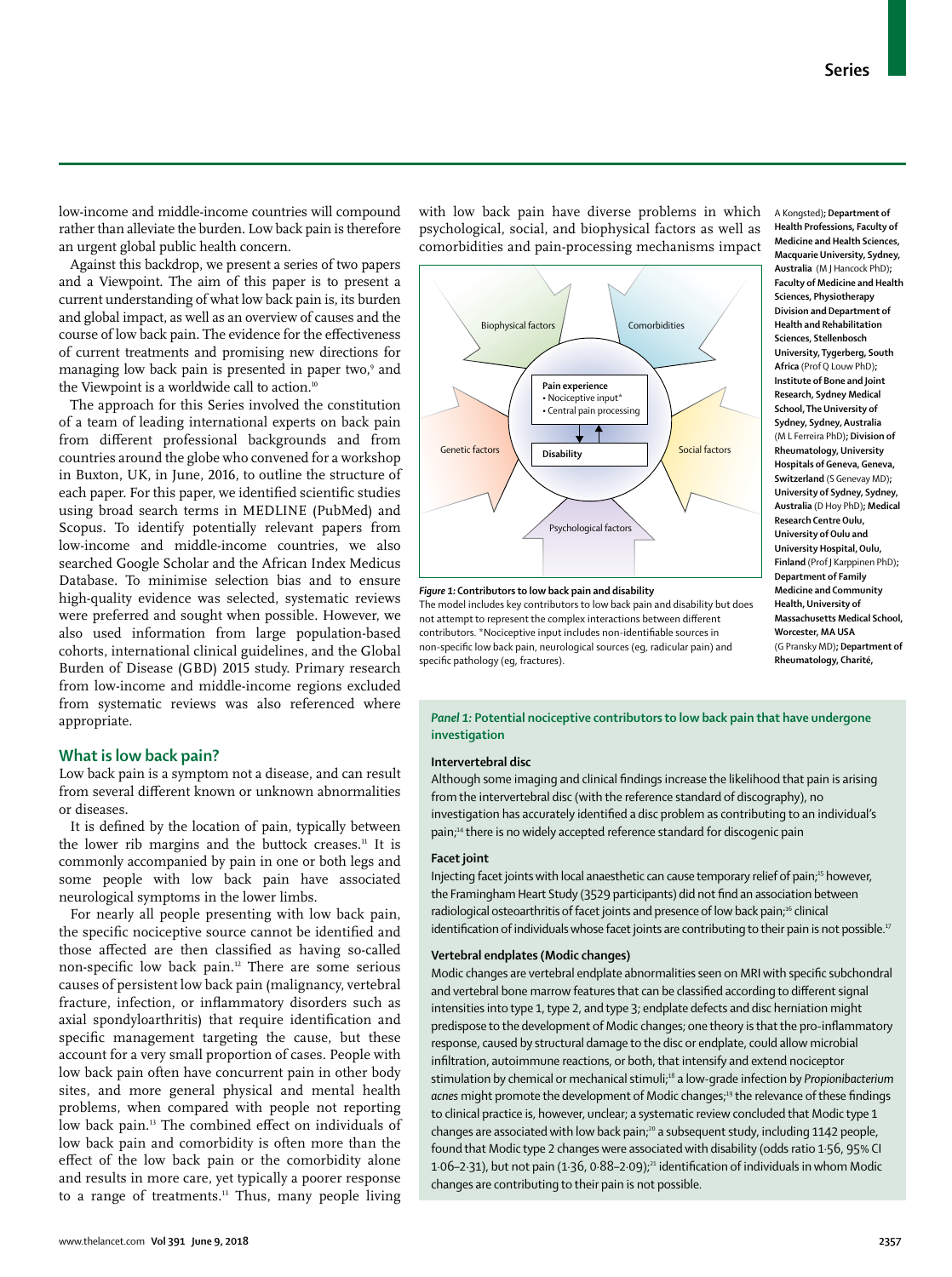|                                                   | <b>Number</b><br>of<br>studies | OR (95% CI)       | Prevalence<br>asymptomatic<br>(95% CI) | Prevalence<br>symptomatic<br>(95% CI) | p value | Hetero-<br>qeneity |  |  |
|---------------------------------------------------|--------------------------------|-------------------|----------------------------------------|---------------------------------------|---------|--------------------|--|--|
| Intervertebral disc degeneration-related outcomes |                                |                   |                                        |                                       |         |                    |  |  |
| Disc degeneration                                 | 12                             | $2.2(1.2-4.2)$    | 34% (32-38)                            | 57% (55-60)                           | 0.01    | High               |  |  |
| Modic change                                      | 5                              | $1.6(0.5-5.4)$    | 12% (10-15)                            | 23% (22-27)                           | 0.43    | High               |  |  |
| Modic type 1 change                               | $\overline{\phantom{a}}$       | $4.0(1.1-14.6)$   | $3\%$ (0.7-9)                          | $7\%$ (5-9)                           | 0.04    | Low                |  |  |
| Internal disc rupture-related outcomes            |                                |                   |                                        |                                       |         |                    |  |  |
| Annular fissure                                   | 6                              | $1.8(0.97-3.3)$   | 11% (9-14)                             | 20% (18-23)                           | 0.06    | High               |  |  |
| High Intensity Zone                               | 4                              | $2.1(0.7-6.0)$    | $10\% (7-13)$                          | $10\% (8-13)$                         | 0.17    | High               |  |  |
| Disc displacement-related outcomes                |                                |                   |                                        |                                       |         |                    |  |  |
| Disc bulge                                        | 3                              | $7.5(1.3 - 44.6)$ | $6\%$ (4–9)                            | 43% (38-48)                           | 0.03    | High               |  |  |
| Disc protrusion                                   | 9                              | $2.7(1.5-4.6)$    | 19% (17-22)                            | 42% (39-45)                           | 0.00    | High               |  |  |
| Disc extrusion                                    | 4                              | $4.4(2.0-9.7)$    | $2\%$ (0.1-4)                          | $7\%$ (5-9)                           | < 0.01  | Low                |  |  |
| Other outcomes                                    |                                |                   |                                        |                                       |         |                    |  |  |
| Spondylolysis                                     | $\overline{2}$                 | $5.1(1.7-15.5)$   | $2\% (0-5)$                            | $9\% (7-12)$                          | <0.01   | Low                |  |  |
| Spondylolisthesis                                 | 4                              | $1.6(0.8-3.2)$    | $3% (2-6)$                             | $6\%$ (4-9)                           | 0.20    | Low                |  |  |
| Central spinal canal<br>stenosis                  | $\overline{2}$                 | 20.6 (0.1-798.8)  | 14% (10-19)                            | 60% (55-64)                           | 0.17    | High               |  |  |

Data are modified from Brinjikji et al (2015).**<sup>20</sup>** Heterogeneity (*I*²) was graded "low" only for "0" values since no CI for *I*² was presented. Prevalence data presented for reference only. OR=odds ratio.

*Table 1:* **Strength of association between MRI findings and low back pain in younger adults**

**Campus Benjamin Franklin, Berlin, Germany** (Prof J Sieper MD)**; Department of Rehabilitation Medicine, Maastricht University, Maastricht, Netherlands** (Prof R J Smeets PhD)**; Libra Rehabilitation and Audiology, Eindhoven, Netherlands** (Prof R J Smeets)**; and Warwick Clinical Trials Unit, Warwick Medical School, University of Warwick, Coventry, UK** (Prof M Underwood MD)

Correspondence to: Prof Martin Underwood, Warwick Clinical Trials Unit, Warwick Medical School, University of Warwick, Coventry, CV4 7AL, UK **m.underwood@warwick.ac.uk**

on both the pain experience and the associated disability (figure 1).

#### **Causes of low back pain**

Although clinical tests are unable to accurately identify the tissue source of most low back pain, several structures are innervated and have been shown to produce pain when stimulated. In some cases local anaesthetic relieves the pain (panel 1).14,15 Many imaging (radiography, CT scan, and MRI) findings identified in people with low back pain are also common in people without such pain, and their importance in diagnosis is a source of much debate.<sup>22</sup> Nevertheless, at least in people younger than 50 years, some MRI abnormalities are more common in those with low back pain than in those without. A systematic review (14 case-control studies; 3097 participants) found several MRI findings had a reasonably strong association with low back pain, including Modic type 1 change (odds ratio [OR] 4·0, 95% CI 1·1–14·6), disc bulge (7·5, 1·3–44·6), disc extrusion (4 $\cdot$ 4, 2 $\cdot$ 0 $\rightarrow$ 9 $\cdot$ 7), and spondylolysis (5 $\cdot$ 1, 1 $\cdot$ 7 $\rightarrow$ 15 $\cdot$ 5; table 1).<sup>20</sup> However, evidence is insufficient to know whether MRI findings can be of use to predict the future onset, or the course, of low back pain.<sup>23</sup> Importantly, no evidence exists that imaging improves patient outcomes $24$ and guidelines consistently recommend against the routine use of imaging for people with low back pain.25–28

### **Neurological symptoms associated with low back pain**

#### **Radicular pain and radiculopathy**

Radicular pain occurs when there is nerve-root involvement; commonly termed sciatica. The term sciatica is used inconsistently by clinicians and patients for different types of leg or back pain and should be avoided.<sup>29</sup> The diagnosis of radicular pain relies on clinical findings, including a history of dermatomal leg pain, leg pain worse than back pain, worsening of leg pain during coughing, sneezing or straining,<sup>30</sup> and straight leg raise test. Radiculopathy is characterised by the presence of weakness, loss of sensation, or loss of reflexes associated with a particular nerve root, or a combination of these, and can coexist with radicular pain. People with low back pain and radicular pain or radiculopathy are reported to be more severely affected and have poorer outcomes compared with those with low back pain only.<sup>31</sup> Disc herniation in conjunction with local inflammation is the most common cause of radicular pain and radiculopathy. Disc herniations are, however, a frequent finding on imaging in the asymptomatic population, $22$  and they often resolve or disappear over time independent of resolution of pain.32

#### **Lumbar spinal stenosis**

Lumbar spinal stenosis is clinically characterised by pain or other discomfort with walking or extended standing that radiates into one or both lower limbs and is typically relieved by rest or lumbar flexion (neurogenic claudication).33 It is usually caused by narrowing of the spinal canal or foramina due to a combination of degenerative changes such as facet osteoarthritis, ligamentum flavum hypertrophy, and bulging discs. Expert consensus is that the diagnosis of the clinical syndrome of lumbar spinal stenosis requires both the presence of characteristic symptoms and signs as well as imaging confirmation of narrowing of the lumbar spinal canal or foramina.<sup>34</sup> Symptoms of lumbar spinal stenosis are thought to result from venous congestion or ischaemia of the nerve roots in the cauda equina due to compression.<sup>33</sup>

#### **Specific pathological causes of low back pain**

Potential causes of low back pain that might require specific treatment include vertebral fractures, inflammatory disorders (eg, axial spondyloarthritis), malignancy, infections, and intra-abdominal causes (panel 2). A study of 1172 new presentations of acute (<2 weeks) episodes of low back pain in primary care in Australia found specific causes of back pain in  $0.9\%$  of participants, with fracture being by far the most common (eight of 11 cases), followed by inflammatory disorders (two of 11 cases).<sup>37</sup> A review from Uganda of 204 patients referred to a hospital orthopaedic clinic with a primary complaint of low back pain, showed that 4% of patients had serious spinal abnormalities due to tuberculosis, 3·5% had vertebral compression fractures, 1% brucellosis, and 1% had malignancy.52 These differences in the patterns of specific pathological causes could reflect the ongoing burden of infectious diseases and their manifestations as low back pain in low-income countries. So-called red flags are case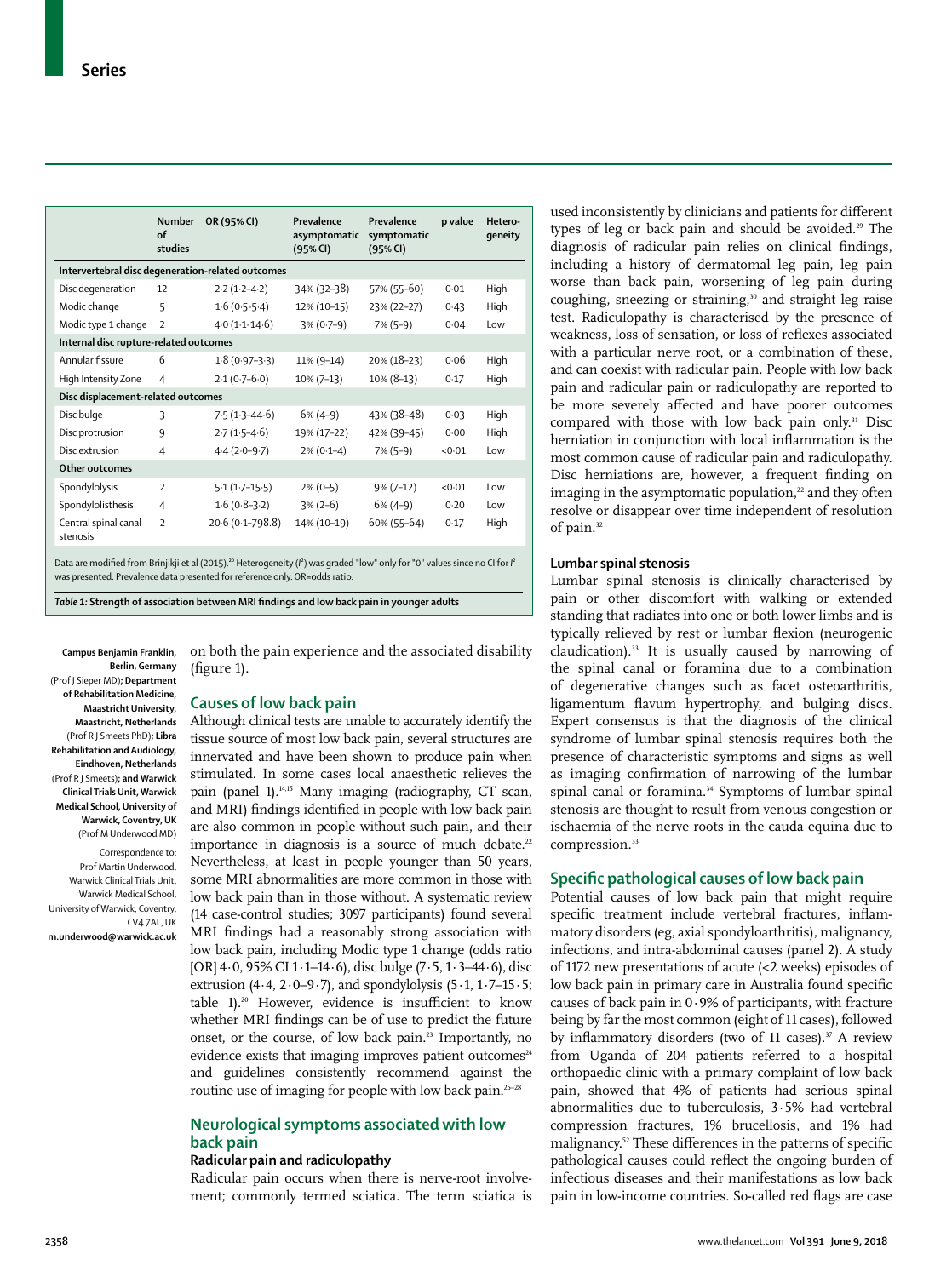#### *Panel 2:* **Specific pathological causes of low back pain**

#### **Vertebral fracture**

Symptomatic minimal trauma vertebral fractures due to osteoporosis are rare under the age of 50 years but the incidence increases rapidly with age.35 Although age-specific incidence is not changing, with an ageing population, the population burden is increasing. A systematic review (14 studies) found post-test probability for having a symptomatic vertebral fracture was 9% (95% CI 3–25) for those who were older (men aged >65 years, women aged >75 years), 33% (10–67) for those with a history of long-term corticosteroid use, and 62% (49–74) when a contusion or abrasion was present. The probability of a minimal trauma vertebral fracture being present when multiple risk factors (at least three of female, age >70, severe trauma, and long-term use of glucocorticoids) were present was 90% (34–99).36 The predictive value of such a decision rule is, however, not greatly different from clinical assessment.<sup>37</sup> Symptomatic minimal trauma vertebral fractures have been shown in some studies to have a major health impact with a mean of 158 days of restricted activity and a third of those affected still have significant back pain after 2 years.<sup>35</sup> In some studies, minimal trauma vertebral fractures are also associated with a two-to-eight times increased risk of mortality.<sup>35</sup>

#### **Axial spondyloarthritis**

Axial spondyloarthritis is a chronic inflammatory disease that mainly affects the axial skeleton in young people (peak of onset 20–40 years). Although traditionally thought to be a disease of young men, there is only a slight male predominance in population studies.38 The term axial spondyloarthritis covers both people who have already developed structural damage in the sacroiliac joints or spine visible, or both**,** on radiographs (radiographic axial spondyloarthritis; also termed ankylosing spondylitis) and those who have not yet developed such structural damage (non-radiographic spondyloarthritis).<sup>39</sup> Non-radiographic spondyloarthritis is a prodrome of axial spondyloarthritis that might subsequently produce structural bony damage in the axial skeleton.<sup>40</sup> The prevalence of radiological disease is between 0·3 and 0·8% in western countries and is dependent on the HLA-B27 prevalence in a given population.38

The typical presentation of axial spondyloarthritis includes morning stiffness, mostly in the lower back, with improvement seen with exercise but not with rest. In a Danish cohort of 759 people aged 18–40 years with chronic low back pain, the discriminative value of inflammatory back pain symptoms for axial spondyloarthritis was low with sensitivity and specificity ranging between 50% and 80% depending on the criteria being used.41 However, around 30% of those referred to secondary care with symptoms of inflammatory back pain receive a final diagnosis of axial spondyloarthritis.42 Around 5% of European people presenting with chronic low back pain in primary care could have axial spondyloarthritis.43 There is often a delay between the onset of (back pain) symptoms and making a diagnosis of axial spondyloarthritis of 5 years or longer. People

with axial spondyloarthritis are commonly misdiagnosed with non-specific low back pain. Since effective treatments are now available for axial spondyloarthritis, a specialist rheumatology referral is advised for people who are suspected of having an axial spondyloarthritis.

#### **Malignancy**

Back pain is a common symptom in people with metastatic cancer; vertebral metastases occur in 3–5% of people with cancer, and 97% of spinal tumours are metastatic disease.<sup>44</sup> Nevertheless, malignancy is an uncommon cause of low back pain. Past history of malignancy is the most useful indicator for identifying such disease in people presenting with low back pain; however, it only increases the post-test probability to 7% (95% CI 3–16) in primary care, and to 33% (22–46) in the emergency setting.36 The common solid tumours metastasising to the spine are adenocarcinomas—ie, breast, lung, prostate, thyroid, and gastrointestinal. A past history of other tumours is less important. Myeloma typically presents as persistent bone pain in people aged 60 years and older.

#### **Infections**

Spinal infections include spondylodiscitis, vertebral osteomyelitis, epidural abscess, and rarely facet joint infection. Bacterial infections are divided into pyogenic (eg, *Staphylococcus aureus* and *S epidermidis*) and granulomatous diseases (eg, tuberculosis, brucellosis). Although rare, these disorders are associated with a substantial mortality; up to 3% for epidural abscesses, 6% for spinal osteomyelitis, and possibly as high as 11% for pyogenic spondylodiscitis.45–47 In high-income countries, granulomatous diseases are mainly encountered in immigrant populations; pyogenic infections are seen largely in older patients (mean age 59–69 years).<sup>48</sup> In low-income countries, tuberculosis affects a broader span of ages (mean age 27–76 years), and could represent up to a third of spinal infections.<sup>48</sup> People with chronic comorbidities, particularly immunosuppressive disorders, and intravenous drug users, are at higher risk of spinal infections. Recent increases in the incidence of spinal infection are attributed to an ageing population with inherent comorbidities plus improved case ascertainment related to the availability of modern imaging techniques.<sup>47,49</sup>

#### **Cauda equina syndrome**

Although not strictly a cause of low back pain, cauda equina compression, which mainly arises from disc herniation, can have catastrophic consequences. It is rare and most primary care clinicians will not see a true case in a working lifetime.<sup>50</sup> Early diagnosis and surgical treatment are probably helpful; therefore, there needs to be a low threshold for further assessment when there has been a new onset of perianal sensory change or bladder symptoms, or bilateral severe radicular pain with low back pain of any duration.<sup>50</sup> The cardinal clinical features are urinary retention and overflow incontinence (sensitivity 90%, specificity 95%).<sup>51</sup>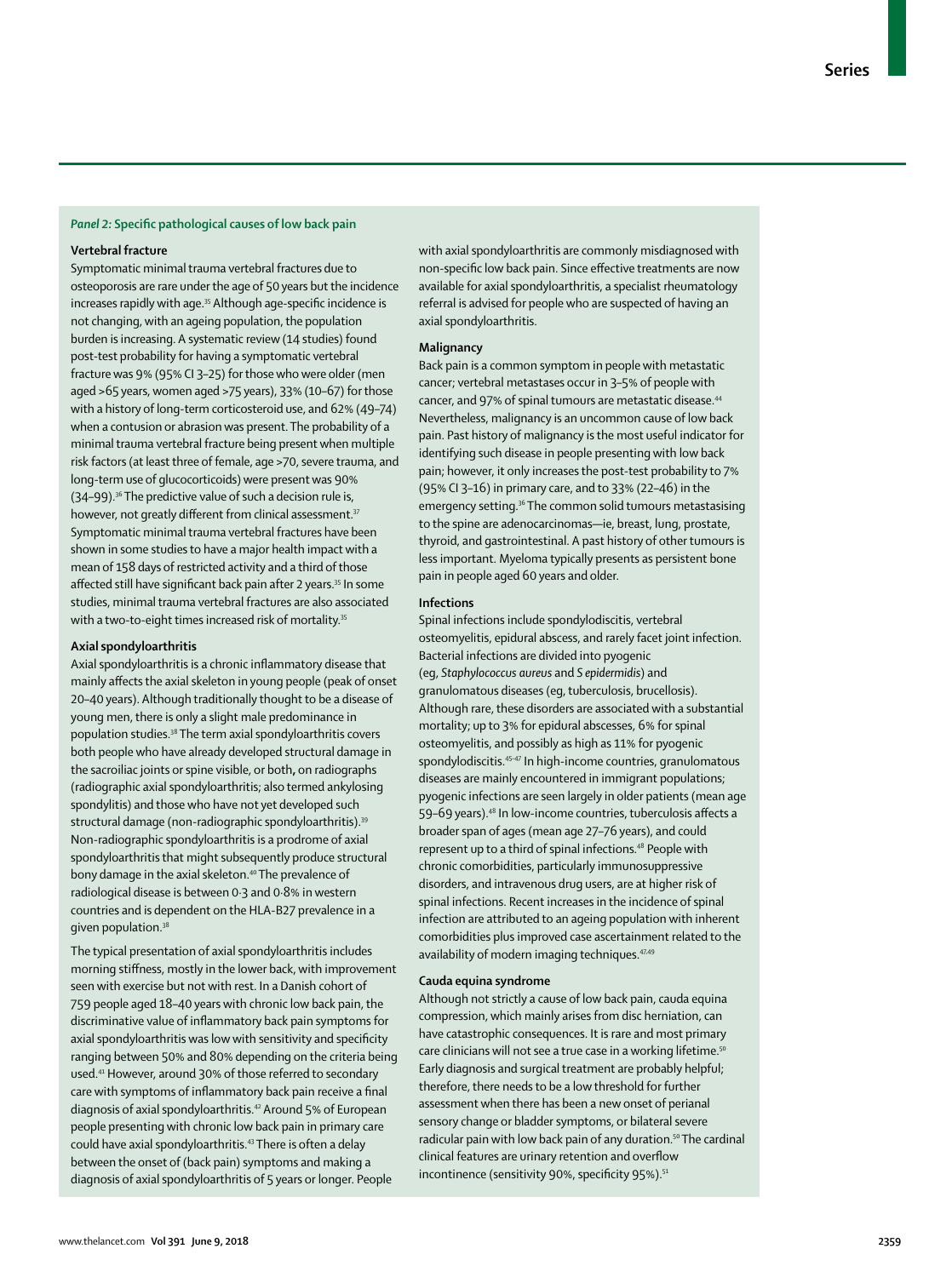

*Figure 2***: Median prevalence of low back pain, with IQR, according to sex and**  midpoint of age group, reproduced from Hoy et al<sup>1</sup> with permission from **John Wiley and Sons**

history or clinical findings believed to increase the risk of a serious disease; however, 80% of people with acute low back pain have at least one red flag despite less than 1% having a serious disorder.<sup>37</sup> Nearly all recommended individual red flags are uninformative and do not substantially change post-test probabilities of a serious abnormality.<sup>36</sup> The very low specificity of most red flags contributes to unnecessary specialist referrals and imaging.53 Clinicians do, however, need to consider if the overall clinical picture might indicate a serious cause for the pain, remembering that the picture can develop over time.<sup>53</sup> The US guideline for imaging advises deferral of imaging pending a trial of therapy when there are weak risk factors for cancer or axial spondyloarthritis.<sup>54</sup>

#### **How common is low back pain?**

Low back pain is uncommon in the first decade of life, but prevalence increases steeply during the teenage years; around 40% of 9–18-year olds in high-income, medium-income, and low-income countries report having had low back pain.<sup>55,56</sup> Most adults will have low back pain at some point.<sup>57</sup> The median 1-year period prevalence globally in the adult population is around 37%, it peaks in mid-life, and is more common in women than in men (figure  $2$ ).<sup>1</sup> Low back pain that is accompanied by activity limitation increases with age.<sup>58</sup> The mean prevalence in high-income countries is higher than in middle-income and low-income countries (32·9% [SD 19·0] *vs* 25·4% [25·4] *vs* 16·7% [16·7]), but globally there is no difference between rural and urban areas.1 Jackson pooled results from 40 publications dealing with prevalence of persistent low back pain in 28 countries from Africa, Asia, the Middle East, and South America (n=80 076) and found that chronic low back pain was 2·5 (95% CI 1·21–4·10) times more prevalent in working population than in non-working

populations for reasons that are not clear.<sup>59</sup> The gender pattern in low-income and middle-income regions might also differ from that of high-income countries and even differ between low-income regions. For example, men seem to report low back pain more often than women in Africa.<sup>56</sup> This was not the case in Latin America,<sup>60</sup> which might reflect African culture, in which men often do hard physical labour, as well as gender inequalities, which might result in women underreporting their low back pain.

#### **Burden and impact of low back pain Overall disability**

The GBD 2015 study calculated disease burden for 315 causes in 195 countries and territories from 1990 to 2015 and provides a comprehensive assessment of the patterns and levels of acute and chronic diseases and burden and disability of those worldwide.<sup>61</sup> Low back pain was responsible for around 60·1 million years lived with disability (YLD) in 2015, an increase of 54% since 1990.<sup>4</sup> It is the number one cause of disability globally, as well as in 14 of the 21 GBD world regions.<sup>4</sup> Less than 28% of prevalent cases (n=151 million) fell in the severe and most severe categories; however, these cases accounted for 77% of all disability caused by low back pain  $(46.5 \text{ million YLDs})$ .<sup>62</sup> Thus, most people with low back pain have low levels of disability, but the additive effect of those, combined with high disability in a substantial minority, result in the very high societal burden. In high-income countries, disabling back pain is linked to socioeconomic status, job satisfaction, and the potential for monetary compensation (table 2). The overall increase in the global burden of low back pain is almost entirely due to population increase and ageing in both high-income, low-income and middle-income countries, as opposed to increased prevalence.<sup>1,68</sup>

#### **Work disability**

Disability from low back pain is highest in working age groups worldwide (figure 3), $4,61$  which is especially concerning in low-income and middle-income countries where informal employment is common and possibilities for job modification are almost completely absent. Furthermore, occupational musculoskeletal health policies, such as regulations for heavy physical work and lifting, are often absent or poorly monitored.<sup>69</sup> A survey of 10 839 residents of an urban black community in Zimbabwe found that low back pain was among the top five reported primary health complaints, and reasons for activity limitation.70 A survey among 500 farmers in rural Nigeria showed that more than half reduced their farming workload because of low back pain.<sup>71</sup> Thus, disability associated with low back pain might contribute to the cycle of poverty in poorer regions of the world.

In high-income countries, differences in social compensation systems, not differences in occupational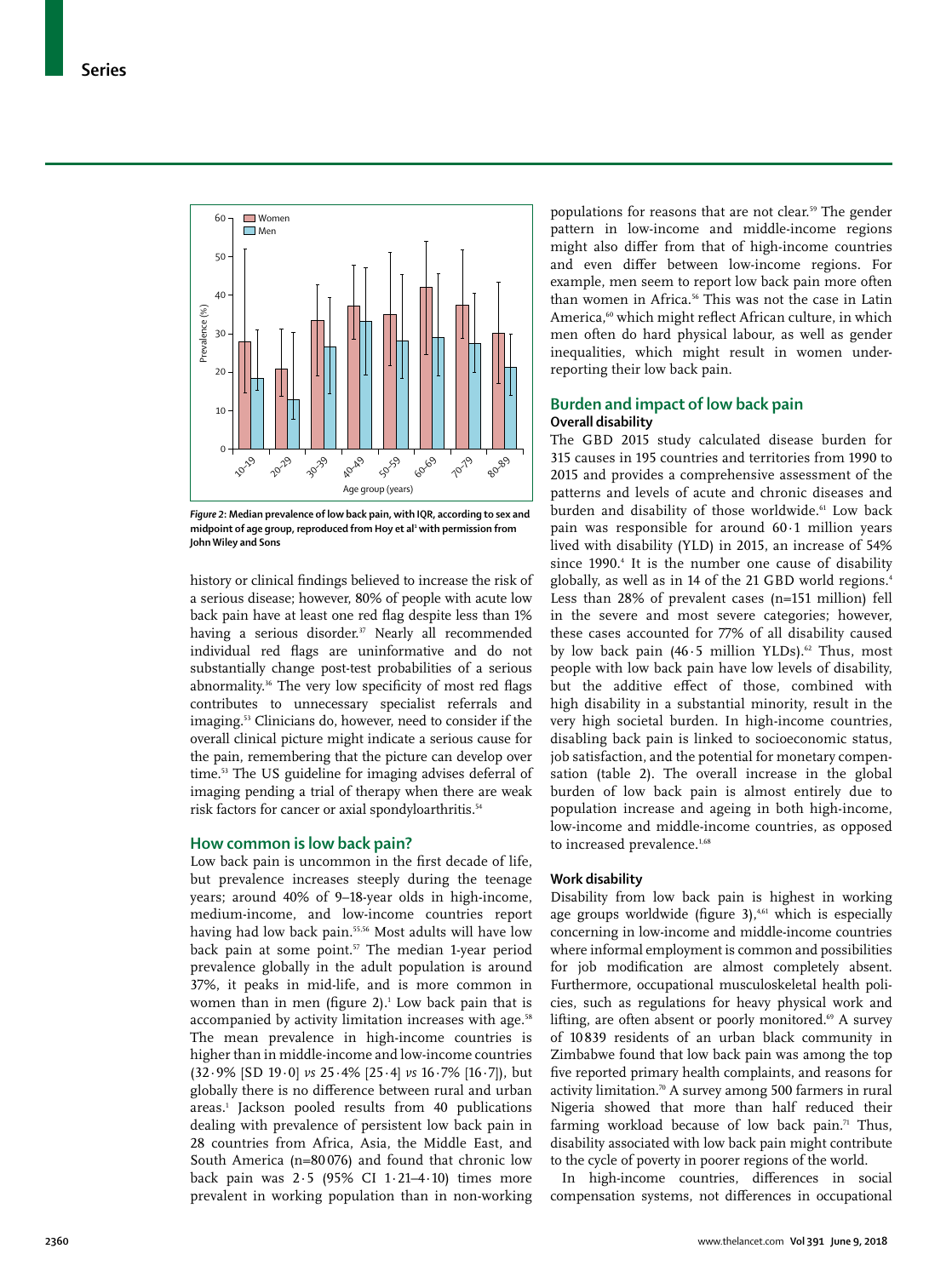|                                                                                                                                                                                                                                                                                                                   | Outcomes (predictor scale: association with low back pain disability)                                                                                                                                                                                                                                                                                                                                                                                                                                 | Source of evidence                                                                                                                       |  |  |  |  |
|-------------------------------------------------------------------------------------------------------------------------------------------------------------------------------------------------------------------------------------------------------------------------------------------------------------------|-------------------------------------------------------------------------------------------------------------------------------------------------------------------------------------------------------------------------------------------------------------------------------------------------------------------------------------------------------------------------------------------------------------------------------------------------------------------------------------------------------|------------------------------------------------------------------------------------------------------------------------------------------|--|--|--|--|
| Symptom-related factors                                                                                                                                                                                                                                                                                           |                                                                                                                                                                                                                                                                                                                                                                                                                                                                                                       |                                                                                                                                          |  |  |  |  |
| Previous<br>episodes                                                                                                                                                                                                                                                                                              | Chronic disabling pain* at 3-6 months; more vs less episodes: median LR 1.0 (range 0.9-1.2); chronic disabling<br>pain* at 12 months; more vs less episodes: median LR 1-1 (range 0-95-1-2)                                                                                                                                                                                                                                                                                                           | Systematic review including nine longitudinal studies <sup>63</sup>                                                                      |  |  |  |  |
| Back pain<br>intensity                                                                                                                                                                                                                                                                                            | Chronic disabling pain* at 3-6 months; high intensity pain vs non-high: median LR 1-7 (range 1-1-3-7); chronic<br>disabling pain* at 12 months; high intensity pain vs non-high: median LR 1-3 (range 1-2-2-0)                                                                                                                                                                                                                                                                                        | Systematic review including eight longitudinal studies <sup>63</sup>                                                                     |  |  |  |  |
| Presence of leg<br>pain                                                                                                                                                                                                                                                                                           | Chronic disabling pain* at 3-6 months; leg pain or radiculopathy vs no leg pain: median LR 1-4 (range 1-1-1-7);<br>chronic disabling pain* at 12 months; leg pain or radiculopathy vs no leg pain: median LR 1.4 (range 1.2-2.4)                                                                                                                                                                                                                                                                      | Systematic review including ten longitudinal studies <sup>63</sup>                                                                       |  |  |  |  |
| Lifestyle factors                                                                                                                                                                                                                                                                                                 |                                                                                                                                                                                                                                                                                                                                                                                                                                                                                                       |                                                                                                                                          |  |  |  |  |
| Body mass                                                                                                                                                                                                                                                                                                         | Chronic disabling pain* at 3-6 months; BMI > 25 or > 27 vs lower BMI: median LR 0.91 (range 0.72-1.2); chronic<br>disabling pain* at 12 months; BMI > 25 or > 27 vs lower BMI: median LR 0.84 (range 0.73-0.97)                                                                                                                                                                                                                                                                                       | Systematic review including three longitudinal studies <sup>63</sup>                                                                     |  |  |  |  |
| Smoking                                                                                                                                                                                                                                                                                                           | Chronic disabling pain* at 3-6 months; current smoker vs not: median LR 1-2 (range 1-0-1-6)                                                                                                                                                                                                                                                                                                                                                                                                           | Systematic review including three longitudinal studies <sup>63</sup>                                                                     |  |  |  |  |
| Physical activity                                                                                                                                                                                                                                                                                                 | Disability 1-5 years; significant association in one of five studies (no effect size reported)                                                                                                                                                                                                                                                                                                                                                                                                        | Systematic review including five longitudinal studies <sup>64</sup>                                                                      |  |  |  |  |
| <b>Psychological factors</b>                                                                                                                                                                                                                                                                                      |                                                                                                                                                                                                                                                                                                                                                                                                                                                                                                       |                                                                                                                                          |  |  |  |  |
| Depression                                                                                                                                                                                                                                                                                                        | Mixed outcomes; significant associations with poor outcome in eight of 13 cohorts; OR (range) 1-04-2-47                                                                                                                                                                                                                                                                                                                                                                                               | Systematic review including 13 longitudinal studies <sup>65</sup>                                                                        |  |  |  |  |
| Catastrophising                                                                                                                                                                                                                                                                                                   | Disability at 3-12 months; significant association in nine of 13 studies; high catastrophising: OR 1.56 (95% CI<br>1.05-2.33); 0-6 scale: 7.63 (3.70-15.74); 0-52 scale: 1.05 (1.02-1.08); contribution to explained variance: 0-23%                                                                                                                                                                                                                                                                  | Systematic review including 13 longitudinal studies <sup>66</sup>                                                                        |  |  |  |  |
| Fear avoidance<br>beliefs                                                                                                                                                                                                                                                                                         | Pain or activity limitation at 3-12 months; no pooled estimates; no systematic association between fear<br>avoidance and outcome; poor work-related outcome at 3-12 months; elevated fear avoidance: OR (range) 1.05<br>(95% CI 1.02-1.09) to 4.64 (1.57-13.71; from four studies done by disability insurance companies); chronic<br>disabling pain* at 3-6 months; high vs no fear avoidance: median LR 2.2 (range 1.5-4.9); chronic disabling pain*<br>at 12 months; median LR 2.5 (range 2.2-2.8) | Systematic review including 21 longitudinal studies <sup>67</sup><br>Systematic review including four longitudinal studies <sup>63</sup> |  |  |  |  |
| Social factors                                                                                                                                                                                                                                                                                                    |                                                                                                                                                                                                                                                                                                                                                                                                                                                                                                       |                                                                                                                                          |  |  |  |  |
| Physical work<br>loads                                                                                                                                                                                                                                                                                            | Chronic disabling pain* at 3-6 months; higher vs lower physical work demands: median LR 1.2 (range 1.1-1.6);<br>chronic disabling pain* at 12 months; higher vs lower physical work demands: median LR 1.4 (range 1.2-1.7)                                                                                                                                                                                                                                                                            | Systematic review including four longitudinal studies <sup>63</sup>                                                                      |  |  |  |  |
| Education                                                                                                                                                                                                                                                                                                         | Chronic disabling pain* at 3-6 months; no college education or not college graduate vs more education: median<br>LR 1.0 (range 0.97-1.3); chronic disabling pain* at 12 months; no college education or not college graduate vs<br>more education: median LR 1-1 (range 1-1-1-2)                                                                                                                                                                                                                      | Systematic review including ten longitudinal studies <sup>63</sup>                                                                       |  |  |  |  |
| Compensation                                                                                                                                                                                                                                                                                                      | Chronic disabling pain* at 3-6 months; compensated work injury or sick leave vs not compensated work injury<br>or sick leave: median LR 1.3 (range 0.97-2.7); chronic disabling pain* at 12 months; compensated work injury or<br>sick leave vs not compensated work injury or sick leave: median LR 1.4 (range 1.2-1.8)                                                                                                                                                                              | Systematic review including seven longitudinal studies <sup>63</sup>                                                                     |  |  |  |  |
| Work<br>satisfaction                                                                                                                                                                                                                                                                                              | Chronic disabling pain* at 3-6 months; less vs more work satisfaction: median LR 1-1 (range 0-64-1-8); chronic<br>disabling pain* at 12 months; less vs more work satisfaction: median LR 1.5 (range 1.3-1.8)                                                                                                                                                                                                                                                                                         | Systematic review including five longitudinal studies <sup>63</sup>                                                                      |  |  |  |  |
| The information provided in the table provides a broad overview and was not based on a systematic review of the literature. LR=positive likelihood ratio. BMI=body-mass index. OR=odds ratio. HR=hazard ratio.<br>*Pain persistent beyond 3 months and at least moderately affecting ability to work or function. |                                                                                                                                                                                                                                                                                                                                                                                                                                                                                                       |                                                                                                                                          |  |  |  |  |

*Table 2:* **Overview of selected predictors and their association with dichotomous outcomes of low back pain disability**

exposure or individual factors, are largely responsible for national differences in the rates and extent of work disability attributed to low back pain.7 In Europe, low back pain is the most common cause of medically certified sick leave and early retirement.<sup>72</sup> However, work disability due to low back pain varies substantially among European countries. For example, in Norway and Sweden in 2000, short-term sickness absence rates in people with back pain were similar  $(5.1\% \text{ and } 6.4\% \text{, respectively})$ , but the rate of longer-term medically certified sickness absence was very different (22% and 15%, respectively).<sup>73</sup> In the USA, low back pain accounts for more lost workdays than any other occupational musculoskeletal condition,<sup>74</sup> but although 58 of 10000 US workers filed a back-related claim in 1999, the comparable figure from Japan during the same year was only one of 10000.<sup>75</sup>

#### **Social identity and inequality**

The effect of low back pain on social identity and inequality is substantial worldwide. Ethnographic interviews of villagers in Botswana found that low back pain and other musculoskeletal symptoms resulted in both economic and subsistence consequences as well as loss of independence and social identity because of inability to fulfil traditional and expected social roles in a society with harsh living conditions.<sup>76</sup>

Froud and colleagues $\pi$  reviewed 42 qualitative studies all from high-income countries, and found that many people living with low back pain struggled to meet their social expectations and obligations and that achieving them might then threaten the credibility of their suffering, with disability claims being endangered. Although those with back pain seek to achieve premorbid levels of health, many find with time that this aim is unrealistic and live with reduced expectations. $7$ Likewise, MacNeela and colleagues<sup>78</sup> reviewed 38 separate qualitative studies, also from high-income countries, and found some common themes, including: worry and fear about the social consequences of chronic low back pain, hopelessness, family strain, social withdrawal, loss of job and lack of money, disappointment with healthcare encounters (in particular with general practitioners),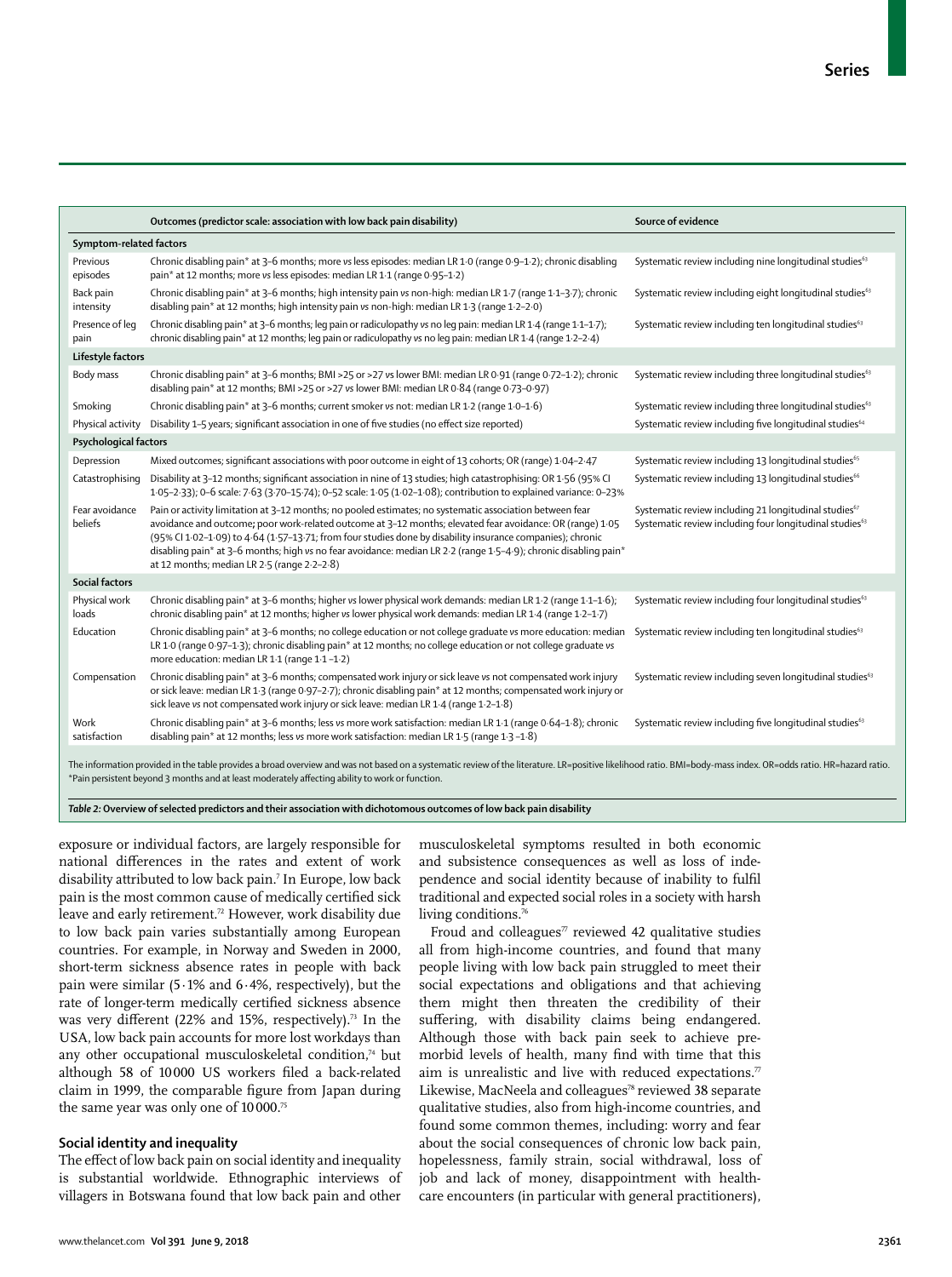

*Figure 3:* **Global burden of low back pain, in disability-adjusted life-years (DALYs), by age group, for 1990 and 2015** 

Data are from the [Global Health Data Exchange](http://ghdx.healthdata.org/).

For the **Global Health Data Exchange** see [http://ghdx.](http://ghdx.healthdata.org/) [healthdata.org/g](http://ghdx.healthdata.org/)bd-2016

coming to terms with the pain, and learning selfmanagement strategies.

Globally, low back pain contributes to inequality. In low-income and middle-income countries, poverty and inequality might increase as participation in work is affected. Furthermore, formal return-to-work systems are often not in place, and workers might be retrenched, placing more strain on family and community livelihoods.<sup>69</sup> In Australia, Schofield and colleagues<sup>79</sup> found that individuals who exit the workforce early as a result of their low back pain have substantially less wealth by age 65 years, even after adjustment for education. The median value of accumulated wealth for those who retire early because of low back pain is only AUS\$5038 by the time they reach 65 years of age, compared with \$339 121 for those who remain in the workforce.79

#### **Cost of low back pain**

No relevant studies on costs associated with low back pain from low-income and middle-income countries were identified. Costs associated with low back pain are generally reported as direct medical (health-care) costs, and indirect (work absenteeism or productivity loss) costs. Only a few studies have reported other direct nonmedical costs, such as costs from transportation to appointments, visits to complementary and alternative practitioners, and informal help not captured by the health-care system, which means that most studies underestimate the total costs of low back pain (appendix). The economic impact related to low back pain is comparable to other prevalent, high-cost conditions, such as cardiovascular disease, cancer, mental health, and autoimmune diseases.6 Replacement wages account for 80–90% of total costs, and consistently a small percentage of cases account for these.<sup>80</sup> Some of the observed

variation in costs for low back pain over time might be explained by changes in disability legislation and healthcare practices. For example, in the Netherlands, costs associated with low back pain were substantially reduced between 1991 and 2007 after a change in legislation that reduced disability pensions and applied evidence-based criteria for medical practices.<sup>7,81</sup>

Estimates of direct medical costs associated with low back pain are also all from high-income countries, with the USA having the highest costs, attributable to a more medically intensive approach and higher rates of surgery compared with other high-income countries (appendix).<sup>8,82</sup> In the UK in 2006, one in seven of all recorded consultations with general practitioners were for musculoskeletal problems with complaints of back pain being the most common (417 consultations per year for low back pain per 10000 registered persons),<sup>83</sup> and in South Africa, low back pain is the sixth most common complaint seen in primary health care.<sup>84</sup> In addition to conventional medicine, complementary and alternative medical approaches are popular with people who have low back pain. For example, in the USA 44% of the population used at least one complementary or alternative health-care therapy in 1997;<sup>85</sup> and the most common reason was low back pain.<sup>86</sup>

#### **Natural history**

Low back pain is increasingly understood as a longlasting condition with a variable course rather than episodes of unrelated occurrences.<sup>87</sup> Around half the people seen with low back pain in primary care have a trajectory of continuing or fluctuating pain of low-tomoderate intensity, some recover, and some have persistent severe low back pain.<sup>88</sup> A systematic review<sup>89</sup> (33 cohorts; 11 166 participants) provides strong evidence that most episodes of low back pain improve substantially within 6 weeks, and by 12 months average pain levels are low (6 points on a 100-point scale; 95% CI 3–10). However, two-thirds of patients still report some pain at 3 months; 67% (95% CI 50–83) and 12 months; 65% (54–75).89,90 Recurrences of low back pain are common but a 2017 systematic review (seven studies; 1780 participants) found that research does not provide robust estimates of the risk of low back pain recurrence. The best evidence suggests around 33% of people will have a recurrence within 1 year of recovering from a previous episode.<sup>91</sup>

#### **Risk factors and triggers for episodes of low back pain**

Although the impact of low back pain in low-income and middle-income countries on systems and people differs from high-income countries, there seem to be fewer fundamental differences in the risk factors between regions. A systematic review<sup>92</sup> (eight cohorts; 5165 participants) found consistent evidence that people who have had previous episodes of low back pain are at increased risk of a new episode. Likewise, people with other chronic conditions, including asthma, headache, and diabetes, are more likely to report low back pain

See **Online** for appendix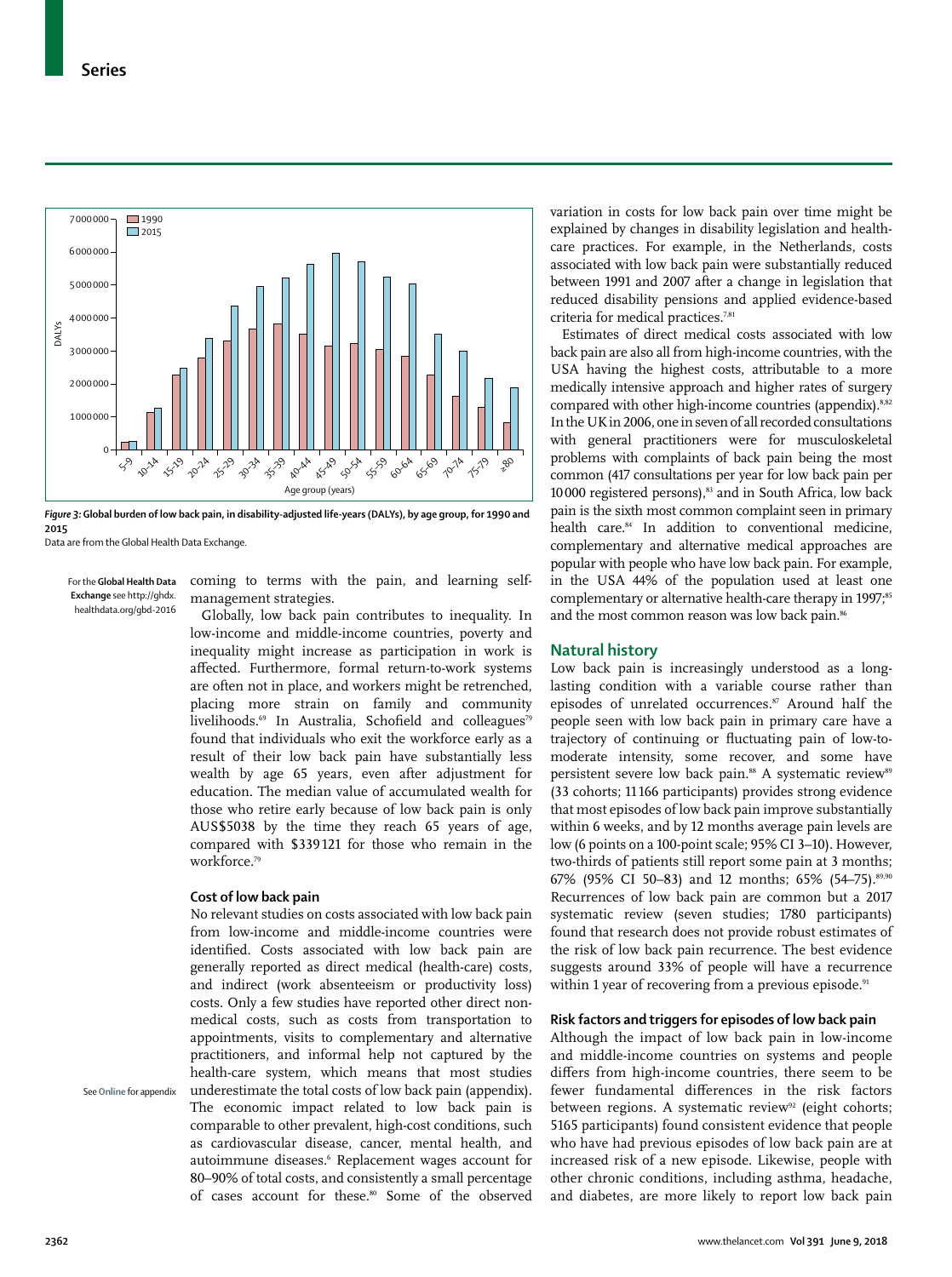than people in good health (pooled ORs  $1.6-4.2$ ).<sup>93</sup> People with poor mental health are also at increased risk. For example, a UK cohort study<sup>94</sup> (5781 participants) found psychological distress at age 23 years predicted incident low back pain 10 years later (OR 2·52, 95% CI 1·65–3·86]. The Canadian National Population Health Survey<sup>95</sup> with 9909 participants found that pain-free individuals with depression were more likely to develop low back pain within 2 years than were people without depression (OR 2·9, 95% CI 1·2–7·0). Mechanisms behind the coexistence of low back pain and other chronic diseases are not known, but systematic reviews of cohort studies indicate that lifestyle factors such as smoking,<sup>96</sup> obesity,<sup>97,98</sup> and low levels of physical activity<sup>95</sup> that relate to poorer general health are also associated with occurrence of low back pain episodes or development of persistent low back pain, although independent associations remain uncertain.

A systematic review<sup>93</sup> (seven twin studies; 35547 participants) found the genetic influence on the liability to develop low back pain ranged from 21% to 67%, with the genetic component being higher for more chronic and disabling low back pain than for inconsequential low back pain. A comprehensive genetic epidemiological analysis of 15328 Danish twins (44% monozygotic and 56% dizygotic) found that heritability estimates for pain in different spinal regions were quite similar and there is a moderate to high genetic correlation between the phenotypes, which might indicate a common genetic basis for a high proportion of spinal pain.<sup>100</sup>

An Australian case-crossover study (999 participants) showed that awkward postures (OR 8·0, 95% CI 5·5–11·8), heavy manual tasks (5·0, 3·3–7·4), feeling tired  $(3.7, 2.2 - 6.3)$ , or being distracted during an activity  $(25.0, 3.4–184.5)$  were all associated with increased risk of a new episode of low back pain.101 Similarly, work exposures of lifting, bending, awkward postures, and tasks considered physically demanding were also associated with an increased risk of developing low back pain in low-income and middle-income countries.<sup>56,60</sup> A systematic review (25 cohorts) showed that the effect of heavy workload on onset of low back pain ranged from OR 1.61 (95% CI 1.08–2.39) to OR 4.1 (2.7–6.4).<sup>102</sup> The existence of a causal pathway between these risk factors and low back pain, however, remains unclear.103

#### **Multifactoral contributors to persistent disabling low back pain**

In recent decades, the biopsychosocial model has been applied as a framework for understanding the complexity of low back pain disability in preference to a purely biomedical approach. Many factors including biophysical, psychological, social and genetic factors, and comorbidities (figure 1) can contribute to disabling low back pain (table 2). However, no firm boundaries exist among these factors and they all interact with each other. Thus, persistent disabling low back pain is not merely a result of nociceptive input. Although there are substantially fewer data from low-income and middleincome countries than from high-income countries, the available data suggest similar multifactorial contributors seem to be important in all countries.<sup>104</sup>

#### **Biophysical factors**

Although the role of biophysical impairments in the development of disabling low back pain is not fully understood, impairments are demonstrable in people with persistent low back pain. One example is that some people with persistent low back pain might have alterations in muscle size,105 composition,106 and coordination<sup>107</sup> that differ from those without pain. These changes could be more than merely a direct consequence of pain and are only partly affected by psychological factors.108

#### **Psychological factors**

Psychological factors are often investigated separately, but there is a substantial overlap of constructs such as depression, anxiety, catastrophising (ie, an irrational belief that something is far worse that it really is), and self-efficacy (ie, belief in one's ability to influence events affecting one's life). The presence of these factors in people who present with low back pain is associated with increased risk of developing disability even though the mechanisms are not fully understood (table 2). For example, in a UK cohort study of 531 participants, painrelated distress explained 15% and 28% of the variance in pain and disability, respectively.<sup>109</sup> The fear-avoidance model of chronic pain (including low back pain), which describes how fear of pain leads to the avoidance of activities and thus to disability, is well established. This model has more recently been expanded to capture the influence of maladaptive learning processes and disabling beliefs on pain perception and on behaviours, suggesting that pain cognitions have a central role in the development and maintenance of disability, and more so than the pain itself.110 A systematic review, including 12 mediation studies, identified self-efficacy, psychological distress, and fear as intermediate factors explaining some of the pathway between having neck or back pain and developing disability.<sup>111</sup> The potential importance of self-efficacy is supported by a systematic review (83 studies; 15 616 participants) of chronic pain conditions (23 low back pain studies) that found selfefficacy to be consistently associated with impairment and disability, affective distress, and pain severity.<sup>112</sup> Therefore, some chronic pain treatments have shifted away from aiming to directly alleviate pain to aiming to change beliefs and behaviours.<sup>113</sup>

#### **Social and societal factors**

Chronic disabling low back pain affects people with low income and short education disproportionally. In a UK study of 2533 people, life-time socioeconomic status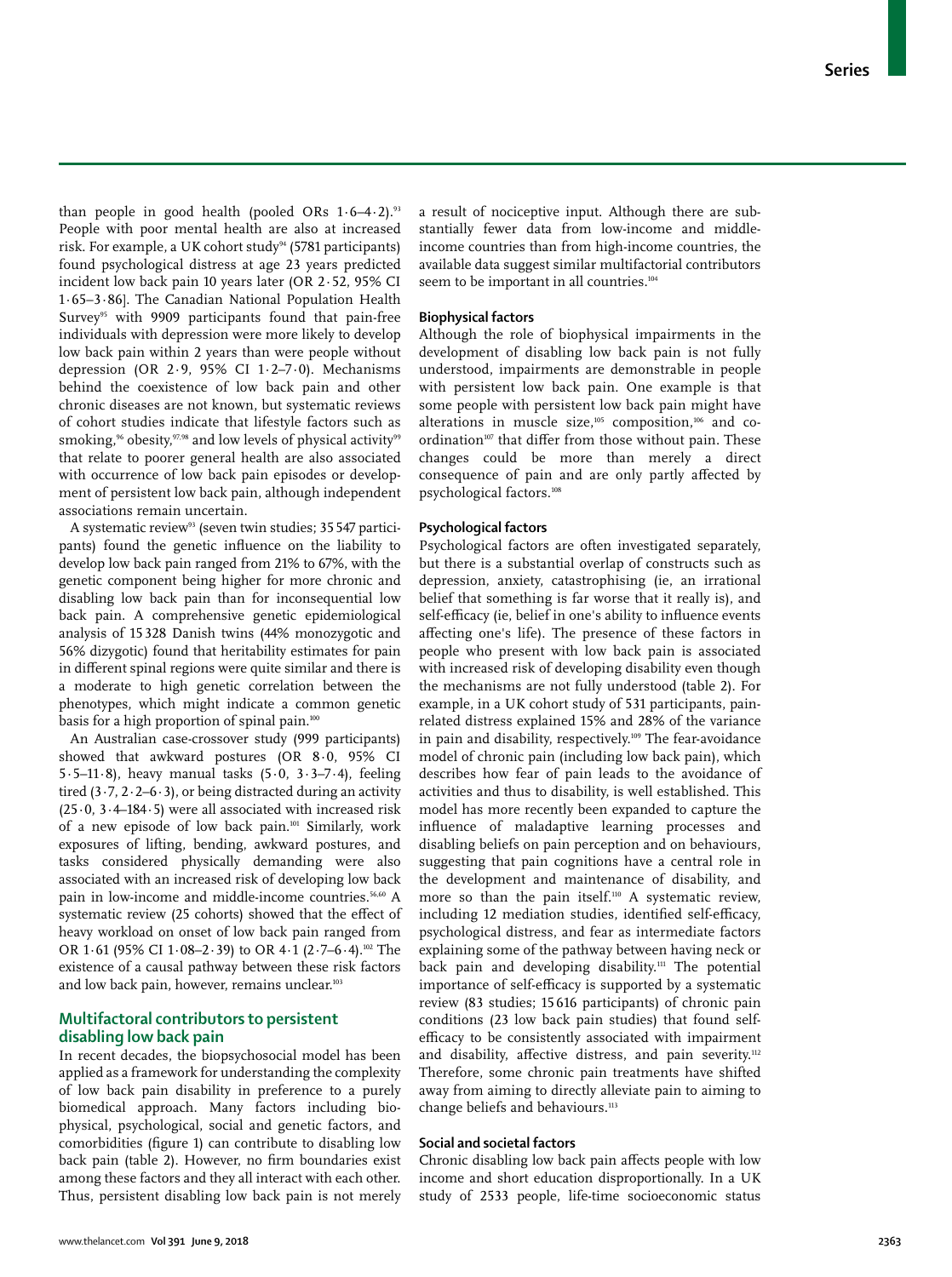predicted disability due to any pain condition in older age (independent of comorbid conditions, psychological indicators and body-mass index (BMI); OR 2·04 (95% CI 1·55–2·68).114 Cross-sectional data from the USA (National Health Interview Survey 2009–10, 5103 people) found that those with persistent low back pain were more likely to have had less than high-school education (2·27, 1·53–3·38) and had an annual household income of less than US\$20000 (2.29, 1.46-3.58).<sup>115</sup> Suggested mechanisms for the effect of low education on back pain include environmental and lifestyle exposures in lower socioeconomic groups, lower health literacy, and health care not being available or adequately targeted to people with low education.<sup>116</sup> Also, being in routine and manual occupations and having increased physical workloads is associated with disabling low back pain (table 2).

#### **Central pain processing and modulation**

Nociceptive input is processed throughout the nervous system, including modulation within the spinal cord and supraspinal centres. In chronic pain, supraspinal centres can show varying levels of activation and can be recruited for activation (or not) in a dynamic fashion contingent on nociceptive drive, context, cognition, and emotion. If any of these factors change, the same nociceptive input can produce a different cerebral signature in the same patient.117 A systematic review (27 studies; 1037 participants) identified moderate evidence that patients with chronic low back pain show structural brain differences in specific cortical and subcortical areas, and altered functional connectivity in pain-related areas following painful stimulation.<sup>118</sup> The clinical implication of these findings remains to be clarified.<sup>117</sup>

#### **Multivariable predictive models**

Pain intensity, psychological distress, and accompanying pain in the leg or at multiple body sites are identified as predictors across externally validated multivariable predictive models, which have been developed to identify people at particular risk of developing disabling low back pain (appendix). In a systematic review (50 studies; 33 089 participants), the average amount of variance explained in seven development samples was 43%, indicating that most of the variation between individuals is due to unknown or unmeasured factors.<sup>119</sup>

#### **Limitations**

Despite advances in many aspects of understanding low back pain, including the burden, course, risk factors, and causes, some important limitations exist. Most evidence comes from high-income countries, and may or may not generalise to low-income and middleincome countries. Although many factors are associated with both the development of low back pain and the transition to persistent disabling pain, the underlying mechanisms, including the effect of co-occurring noncommunicable diseases, are poorly understood. Despite

the burden of low back pain, research is often not a priority in low-income and-middle income countries, and thus the consequences of low back pain in these settings are largely unknown. The functional domains used in the GBD 2015 study do not take into account broader aspects of life, such as participation, wellbeing, social identity, carer burden, use of health-care resources, and work disability costs. In cost studies, a top-down approach is most often used and those might not capture all costs as seen from the individual point of view in specific contexts.

#### **Conclusion**

Low back pain is now the number one cause of disability globally. The burden from low back pain is increasing, particularly in low-income and middle-income countries, which is straining health-care and social systems that are already overburdened. Low back pain is most prevalent and burdensome in working populations, and in older people low back pain is associated with increased activity limitation. Most cases of low back pain are short-lasting and a specific nociceptive source cannot be identified. Recurrences are, however, common and a few people end up with persistent disabling pain affected by a range of biophysical, psychological, and social factors. Costs associated with health care and work disability attributed to low back pain are enormous but vary substantially between countries, and are related to social norms, health-care approaches, and legislation. Although there are several global initiatives to address the global burden of low back pain as a public health problem, there is a need to identify cost-effective and context-specific strategies for managing low back pain to mitigate the consequences of the current and projected future burden.

#### **Contributors**

JH and MU were part of the team that developed the original proposal for the series and coordinated production of papers. JH and MH led the drafting of this paper in collaboration with the other authors. AK, QL, and MU closely revised many sections. Thereafter all authors contributed to all sections of the paper and edited it for key intellectual content. JH, MJH, AK, JK, MLF, SG, RJS, QL, GP, and MU participated in the authors' meeting, drafted different sections of the paper, and took part in discussions during the drafting process. All other authors have read and provided substantive intellectual comments to the draft and approved the final version of the paper.

#### **The** *Lancet* **Low Back Pain Series Working Group**

*Steering Committee:* Rachelle Buchbinder (Chair) Monash University, Melbourne, Australia; Jan Hartvigsen (Deputy Chair), University of Southern Denmark, Odense, Denmark; Dan Cherkin, Kaiser Permanente Washington Health Research Institute, Seattle, USA; Nadine E Foster, Keele University, Keele, UK; Chris G Maher, University of Sydney, Sydney, Australia; Martin Underwood, Warwick University, Coventry, UK; Maurits van Tulder, Vrije Universiteit, Amsterdam, Netherlands. *Members:* Johannes R Anema, VU University Medical Centre, Amsterdam, Netherlands; Roger Chou, Oregon Health and Science University, Portland, USA; Stephen P Cohen, Johns Hopkins School of Medicine, Baltimore, USA; Lucíola Menezes Costa, Universidade Cidade de Sao Paulo, Sao Paulo, Brazil; Peter Croft, Keele University, Keele, UK; Manuela Ferreira, Paulo H Ferreira, Damian Hoy, University of Sydney, Sydney, Australia; Julie M Fritz, University of Utah, Salt Lake City, USA; Stéphane Genevay, University Hospital of Geneva, Geneva, Switzerland;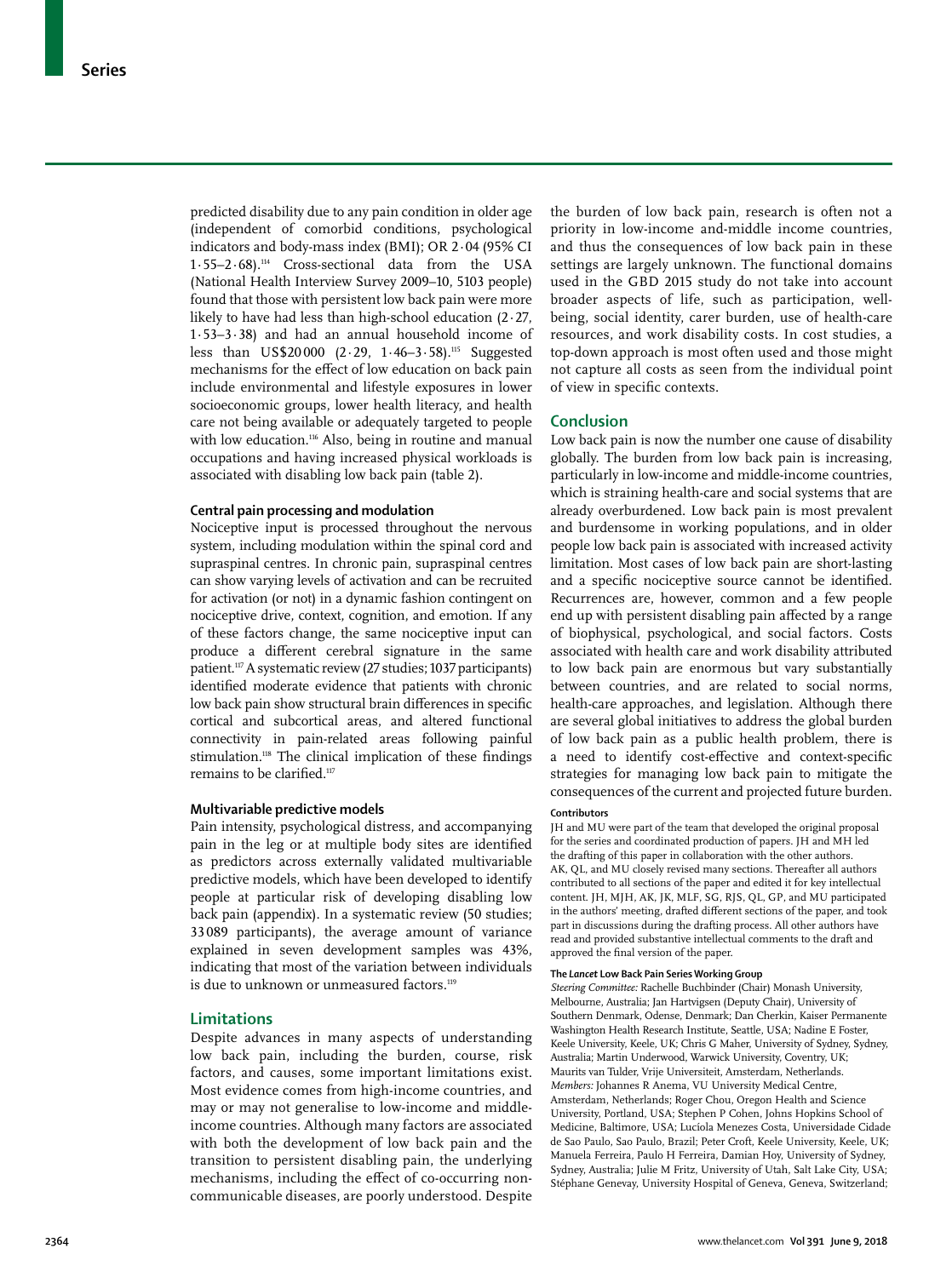Douglas P Gross, University of Alberta, Edmonton, Canada; Mark Hancock, Macquarie University, Sydney, Australia; Jaro Karppinen, University of Oulu and Oulu University Hospital, Oulu, Finland; Bart W Koes, Erasmus MC, University Medical Center Rotterdam, Rotterdam, Netherlands; Alice Kongsted, University of Southern Denmark, Odense, Denmark; Quinette Louw, Stellenbosch University, Tygerberg, South Africa; Birgitta Öberg, Linkoping University, Linkoping, Sweden; Wilco Peul, Leiden University, Leiden, Netherlands; Glenn Pransky, University of Massachusetts Medical School, Worcester, USA; Mark Schoene, The Back Letter, Lippincott Williams & Wilkins, Newburyport, USA; Joachim Sieper, Charite, Berlin, Germany; Rob Smeets, Maastricht University, Maastricht, Netherlands; Judith A Turner, University of Washington School of Medicine, Seattle, USA; Anthony Woolf, Royal Cornwall Hospital and University of Exeter Medical School, Truro, UK.

**Declaration of interests** See appendix for authors' declaration of interests.

#### **References**

- 1 Hoy D, Bain C, Williams G, et al. A systematic review of the global prevalence of low back pain. *Arthritis Rheum* 2012; **64:** 2028–37.
- 2 Kamper SJ, Henschke N, Hestbaek L, Dunn KM, Williams CM. Musculoskeletal pain in children and adolescents. *Braz J Phys Ther* 2016; **16:** 10.
- 3 Hartvigsen J, Christensen K, Frederiksen H. Back pain remains a common symptom in old age. a population-based study of 4486 Danish twins aged 70–102. *Eur Spine J* 2003; **12:** 528–34.
- 4 Global Burden of Disease, Injury Incidence, Prevalence Collaborators. Global, regional, and national incidence, prevalence, and years lived with disability for 310 diseases and injuries, 1990–2015: a systematic analysis for the Global Burden of Disease Study 2015. *Lancet* 2016; **388:** 1545–602.
- 5 Hoy DG, Smith E, Cross M, et al. Reflecting on the global burden of musculoskeletal conditions: lessons learnt from the global burden of disease 2010 study and the next steps forward. *Ann Rheum Dis* 2015; **74:** 4–7.
- 6 Maniadakis N, Gray A. The economic burden of back pain in the UK. *Pain* 2000; **84:** 95–103.
- 7 Anema JR, Schellart AJ, Cassidy JD, Loisel P, Veerman TJ, van der Beek AJ. Can cross country differences in return-to-work after chronic occupational back pain be explained? An exploratory analysis on disability policies in a six country cohort study. *J Occup Rehabil* 2009; **19:** 419–26.
- Deyo RA, Mirza SK, Turner JA, Martin BI. Overtreating chronic back pain: time to back off? *J Am Board Fam Med* 2009; **22:** 62–68.
- Foster NE, Anema JR, Cherkin D, et al. Prevention and treatment of low back pain: evidence, challenges, and promising directions. *Lancet* 2018; published online March 21. http://dx.doi.org/10.1016/ S0140-6736(18)30489-6.
- 10 Buchbinder R, van Tulder M, Öberg B, et al. Low back pain: a call for action. *Lancet* 2018; published online March 21. http://dx.doi. org/10.1016/S0140-6736(18)30488-4.
- 11 Dionne CE, Dunn KM, Croft PR, et al. A consensus approach toward the standardization of back pain definitions for use in prevalence studies. *Spine* 2008; **33:** 95s103.
- 12 Maher C, Underwood M, Buchbinder R. Non-specific low back pain. *Lancet* 2017; **389:** 736–47.
- 13 Hartvigsen J, Natvig B, Ferreira M. Is it all about a pain in the back? *Best Pract Res Clin Rheum* 2013; **27:** 613–23.
- Hancock MJ, Maher CG, Latimer J, et al. Systematic review of tests to identify the disc, SIJ or facet joint as the source of low back pain. *Eur Spine J* 2007; **16:** 1539–50.
- 15 Maas ET, Ostelo RW, Niemisto L, et al. Radiofrequency denervation for chronic low back pain. *Cochrane Database Syst Rev*  2015**:** CD008572.
- Kalichman L, Li L, Kim DH, et al. Facet joint osteoarthritis and low back pain in the community-based population. *Spine* 2008; **33:** 2560–65.
- 17 Maas ET, Juch JN, Ostelo RW, et al. Systematic review of patient history and physical examination to diagnose chronic low back pain originating from the facet joints. *Eur J Pain* 2017; **21:** 403–14.
- 18 Dudli S, Fields AJ, Samartzis D, Karppinen J, Lotz JC. Pathobiology of Modic changes. *Eur Spine J* 2016; **25:** 3723–34.
- 19 Dudli S, Liebenberg E, Magnitsky S, Miller S, Demir-Deviren S, Lotz JC. Propionibacterium acnes infected intervertebral discs cause vertebral bone marrow lesions consistent with Modic changes. *J Orthop Res* 2016; **34:** 1427–55.
- 20 Brinjikji W, Diehn FE, Jarvik JG, et al. MRI Findings of disc degeneration are more prevalent in adults with low back pain than in asymptomatic controls: a systematic review and meta-analysis. *Am J Neuroradio* 2015; **36:** 2394–99.
- Maatta JH, Karppinen J, Paananen M, et al. Refined phenotyping of Modic changes: imaging biomarkers of prolonged severe low back pain and disability. *Medicine* 2016; **95:** e3495.
- 22 Brinjikji W, Luetmer PH, Comstock B, et al. Systematic literature review of imaging features of spinal degeneration in asymptomatic populations. *Am J Neuroradiol* 2015; **36:** 811–16.
- Steffens D, Hancock MJ, Maher CG, Williams C, Jensen TS, Latimer J. Does magnetic resonance imaging predict future low back pain? A systematic review. *Eur J Pain* 2014; **18:** 755–65.
- 24 Jarvik JG, Gold LS, Comstock BA, et al . Association of early imaging for back pain with clinical outcomes in older adults. *JAMA* 2015; **313:** 1143–53.
- 25 Wong JJ, Cote P, Sutton DA, et al. Clinical practice guidelines for the noninvasive management of low back pain: A systematic review by the Ontario Protocol for Traffic Injury Management (OPTIMa) Collaboration. *Eur J Pain* 2016; **21:** 201–16.
- 26 Stochkendahl MJ, Kjaer P, Hartvigsen J, et al. National clinical guidelines for non-surgical treatment of patients with recent onset low back pain or lumbar radiculopathy. *Eur Spine J* 2018; **27:** 60–75.
- 27 Bernstein IA, Malik Q, Carville S, Ward S. Low back pain and sciatica: summary of NICE guidance. *BMJ* 2017; **356:** i6748.
- 28 Qaseem A, Wilt TJ, McLean RM, Forciea MA, for the Clinical Guidelines Committee of the American College of Physicians. Noninvasive treatments for acute, subacute, and chronic low back pain: a clinical practice guideline from the American College of Physicians. *Ann Intern Med* 2017; **166:** 514–30.
- Lin CW, Verwoerd AJ, Maher CG, et al. How is radiating leg pain defined in randomized controlled trials of conservative treatments in primary care? A systematic review. *Eur J Pain* 2014; **18:** 455–64.
- 30 Verwoerd AJ, Mens J, El Barzouhi A, Peul WC, Koes BW, Verhagen AP. A diagnostic study in patients with sciatica establishing the importance of localization of worsening of pain during coughing, sneezing and straining to assess nerve root compression on MRI. *Eur Spine J* 2016; **25:** 1389–92.
- 31 Kongsted A, Kent P, Jensen TS, Albert H, Manniche C. Prognostic implications of the Quebec Task Force classification of back-related leg pain: an analysis of longitudinal routine clinical data. *BMC Musculoskelet Dis* 2013; **14:** 171.
- 32 Chiu CC, Chuang TY, Chang KH, Wu CH, Lin PW, Hsu WY. The probability of spontaneous regression of lumbar herniated disc: a systematic review. *Clin Rehabil* 2015; **29:** 184–95.
- 33 Chad DA. Lumbar spinal stenosis. *Neurol Clin* 2007; **25:** 407–18.
- 34 Tomkins-Lane C, Melloh M, Lurie J, et al. Consensus on the clinical diagnosis of lumbar spinal stenosis: results of an international Delphi study. *Spine* 2016; **41:** 1239–46.
- 35 Schousboe JT. Epidemiology of vertebral fractures. *J Clin Densitom* 2016; **19:** 8–22.
- Downie A, Williams CM, Henschke N, et al. Red flags to screen for malignancy and fracture in patients with low back pain: systematic review. *BMJ* 2013; **347:** f7095.
- 37 Henschke N, Maher CG, Refshauge KM, et al. Prevalence of and screening for serious spinal pathology in patients presenting to primary care settings with acute low back pain. *Arthritis Rheum* 2009; **60:** 3072–80.
- 38 Stolwijk C, van Onna M, Boonen A, van Tubergen A. The global prevalence of spondyloarthritis: A systematic review and meta-regression analysis. *Arthritis Care Res* 2015; **68:** 1320–31.
- 39 Rudwaleit M, van der Heijde D, Landewe R, et al. The development of Assessment of SpondyloArthritis international Society classification criteria for axial spondyloarthritis (part II): validation and final selection. *Ann Rheum Dis* 2009; **68:** 777–83.
- Sieper J, van der Heijde D. Review: Nonradiographic axial spondyloarthritis: new definition of an old disease? *Arthritis Rheum* 2013; **65:** 543–51.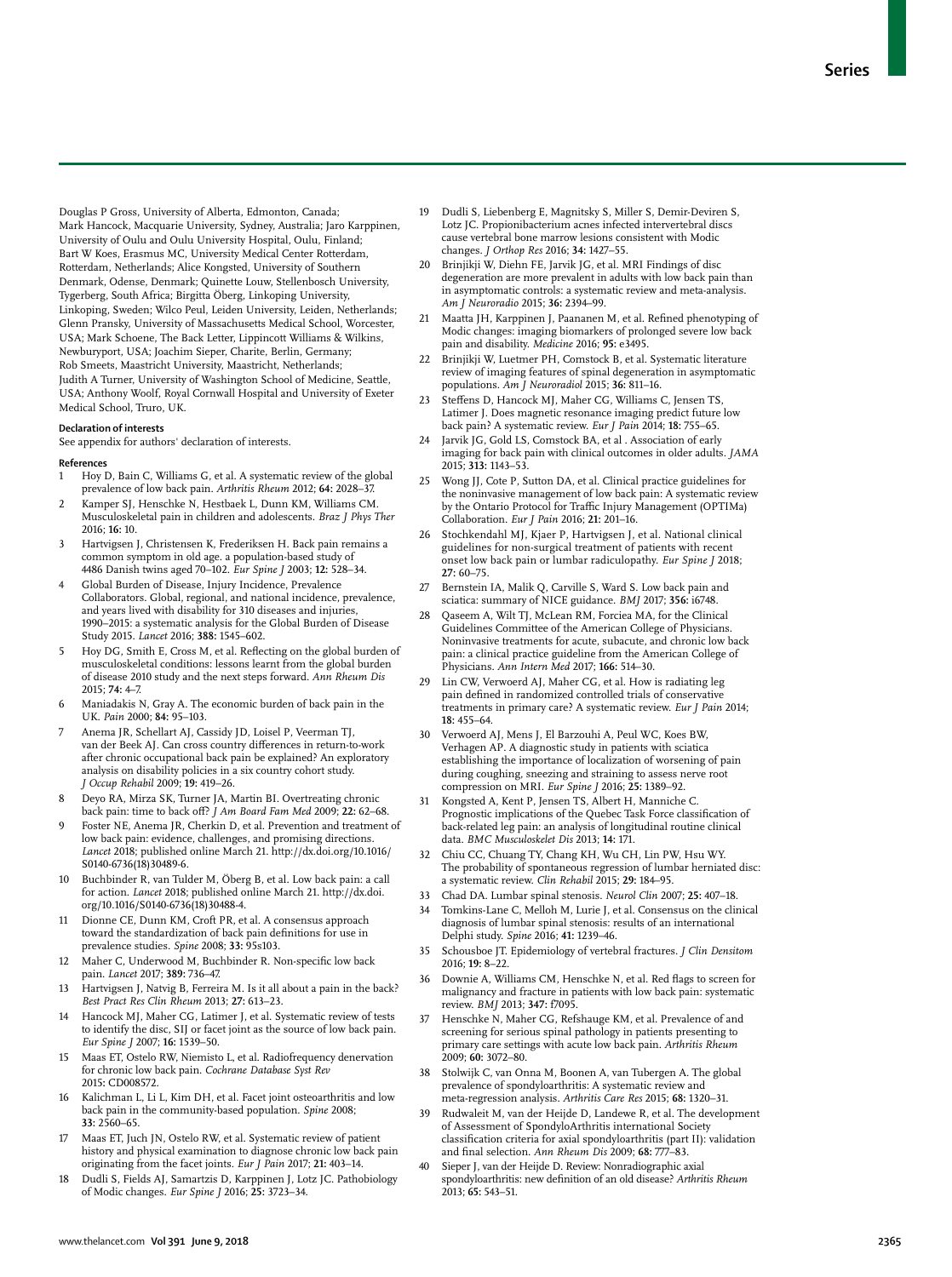- 41 Arnbak B, Hendricks O, Horslev-Petersen K, et al. The discriminative value of inflammatory back pain in patients with persistent low back pain. *Scand J Rheumatol* 2016; **45:** 321–28.
- 42 Poddubnyy D, van Tubergen A, Landewe R, Sieper J, van der Heijde D. Defining an optimal referral strategy for patients with a suspicion of axial spondyloarthritis: what is really important? *Ann Rheum Dis* 2015; **74:** e69.
- 43 van Hoeven L, Luime J, Han H, Vergouwe Y, Weel A. Identifying axial spondyloarthritis in Dutch primary care patients, ages 20–45 years, with chronic low back pain. *Arthritis Care Res* 2014; **66:** 446–53.
- 44 Lewandrowski K, Anderson M, McLain R. Tumors of the Spine. In: Herkowitz H, Garfin S, Eismont F, Bell G, Balderston R, eds. Rothman-Simeone the spine. Philadelphia, PA: Elsevier Sounders; 2011: 1480–512.
- 45 Schoenfeld AJ, Wahlquist TC. Mortality, complication risk, and total charges after the treatment of epidural abscess. S*pine J* 2015; **15:** 249–55.
- 46 Fantoni M, Trecarichi EM, Rossi B, Mazzotta V, Di Giacomo G, Nasto LA, Di Meco E, Pola E. Epidemiological and clinical features of pyogenic spondylodiscitis. *Eur Rev Med Pharmacol Sci* 2012; **16:** 2–7.
- 47 Akiyama T, Chikuda H, Yasunaga H, Horiguchi H, Fushimi K, Saita K. Incidence and risk factors for mortality of vertebral osteomyelitis: a retrospective analysis using the Japanese diagnosis procedure combination database. *BMJ Open* 2013; **3:** e002412.
- 48 Trecarichi EM, Di Meco E, Mazzotta V, Fantoni M. Tuberculous spondylodiscitis: epidemiology, clinical features, treatment, and outcome. *Eur Rev Med Pharmacol Sci* 2012; **16:** 58–72.
- Kehrer M, Pedersen C, Jensen TG, Lassen AT. Increasing incidence of pyogenic spondylodiscitis: a 14-year population-based study. *J Infect* 2014; **68:** 313–20.
- 50 Lavy C, James A, Wilson-MacDonald J, Fairbank J. Cauda equina syndrome. *BMJ* 2009; **338:** b936.
- 51 Abrahm JL. Assessment and treatment of patients with malignant spinal cord compression. *J Support Oncol* 2004; **2:** 88–91.
- 52 Galukande M, Muwazi S, Mugisa DB. Aetiology of low back pain in Mulago Hospital, Uganda. *Afr Health Sci* 2005; **5:** 164–67.
- 53 Underwood M, Buchbinder R. Red flags for back pain. *BMJ* 2013; **347:** f7432.
- American Academy of Family Physicians. Imaging for Low Back Pain 2017. http://www.aafp.org/patient-care/clinicalrecommendations/all/cw-back-pain.html (accessed Nov 1, 2017).
- 55 Calvo-Munoz I, Gomez-Conesa A, Sanchez-Meca J. Prevalence of low back pain in children and adolescents: a meta-analysis. *BMC Pediatrics* 2013; **13:** 14.
- 56 Louw QA, Morris LD, Grimmer-Somers K. The prevalence of low back pain in Africa: a systematic review. *BMC Musculoskelet Disord* 2007; **8:** 105.
- 57 Lemeunier N, Leboeuf-Yde C, Gagey O. The natural course of low back pain: a systematic critical literature review. *Chiropract Man Ther* 2012; **20:** 33.
- 58 Hoy D, March L, Brooks P, et al . The global burden of low back pain: estimates from the Global Burden of Disease 2010 study. *Ann Rheum Dis* 2014; **73:** 968–74.
- 59 Jackson T, Thomas S, Stabile V, Shotwell M, Han X, McQueen K. A Systematic review and meta-analysis of the global burden of chronic pain without clear etiology in low- and middle-income countries: trends in heterogeneous data and a proposal for new assessment methods. *Anesth Analg* 2016; **123:** 739–48.
- 60 Garcia JB, Hernandez-Castro JJ, Nunez RG, et al. Prevalence of low back pain in Latin America: a systematic literature review. *Pain Phys* 2014; **17:** 379–91.
- 61 Global Burden of Disease 2015 DALYs and HALE Collaborators. Global, regional, and national disability-adjusted life-years (DALYs) for 315 diseases and injuries and healthy life expectancy (HALE), 1990–2015: a systematic analysis for the Global Burden of Disease Study 2015. *Lancet* 2016; **388:** 1603–58.
- Global Burden of Disease 2015 DALYs and HALE Collaborators. Global, regional, and national disability-adjusted life years (DALYs) for 306 diseases and injuries and healthy life expectancy (HALE) for 188 countries, 1990-2013: quantifying the epidemiological transition. *Lancet* 2015; **386:** 2145–91.
- Chou R, Shekelle P. Will this patient develop persistent disabling low back pain? *JAMA* 2010; **303:** 1295–302.
- 64 Hendrick P, Milosavljevic S, Hale L, et al. The relationship between physical activity and low back pain outcomes: a systematic review of observational studies. *Eur Spine J* 2011; **20:** 464–74.
- 65 Pinheiro MB, Ferreira ML, Refshauge K, et al. Symptoms of depression as a prognostic factor for low back pain: a systematic review. *Spine J* 2016; **16:** 105–16.
- Wertli MM, Eugster R, Held U, Steurer J, Kofmehl R, Weiser S. Catastrophizing-a prognostic factor for outcome in patients with low back pain: a systematic review. S*pine J* 2014; **14:** 2639–57.
- 67 Wertli MM, Rasmussen-Barr E, Weiser S, Bachmann LM, Brunner F. The role of fear avoidance beliefs as a prognostic factor for outcome in patients with nonspecific low back pain: a systematic review. S*pine J* 2014; **14:** 816–36.
- 68 Hoy D, March L, Brooks P, Woolf A, Blyth F, Vos T, Buchbinder R. Measuring the global burden of low back pain. *Best Pract Res Clin Rheum* 2010; **24:** 155–65.
- 69 Lucchini RG, London L. Global occupational health: current challenges and the need for urgent action. *Ann Glob Health* 2014; **80:** 251–56.
- Jelsma J, Mielke J, Powell G, De Weerdt W, De Cock P. Disability in an urban black community in Zimbabwe. *Disabil Rehabil* 2002; **24:** 851–59.
- 71 Fabunmi AA, Aba SO, Odunaiya NA. Prevalence of low back pain among peasant farmers in a rural community in South West Nigeria. *Afr J Med Med Sci* 2005; **34:** 259–62.
- 72 Bevan S, Quadrello T, McGee R, Mahdon M, Vavrovsky A, Barham L. Fit For work? Musculoskeletal disorders in the European workforce: fit For work Europe: The Work Foundation, 2009.
- 73 Ihlebaek C, Hansson TH, Laerum E, et al. Prevalence of low back pain and sickness absence: a "borderline" study in Norway and Sweden. *Scand J Public Health* 2006; **34:** 555–58.
- 74 US Bone & Joint Initiative. The Burden of Musculoskeletal Diseases in the United States, 2014. http://www.boneandjointburden.org/ about/rights (accessed Nov, 2017).
- 75 Volinn E, Nishikitani M, Volinn W, Nakamura Y, Yano E. Back pain claim rates in Japan and the United States: framing the puzzle. *Spine* 2005; **30:** 697–704.
- Hondras M, Hartvigsen J, Myburgh C, Johannessen H. Everyday burden of musculoskeletal conditions among villagers in rural Botswana: a focused ethnography. *J Rehabil Med* 2016; **48:** 449–55.
- 77 Froud R, Patterson S, Eldridge S, et al. A systematic review and meta-synthesis of the impact of low back pain on people's lives. *BMC Musculoskelet Disord* 2014; **15:** 50.
- MacNeela P, Doyle C, O'Gorman D, Ruane N, McGuire BE. Experiences of chronic low back pain: a meta-ethnography of qualitative research. *Health Psychol Rev* 2015; **9:** 63–82.
- Schofield D, Kelly S, Shrestha R, Callander E, Passey M, Percival R. The impact of back problems on retirement wealth. *Pain* 2012; **153:** 203–10.
- 80 Hashemi L, Webster BS, Clancy EA. Trends in disability duration and cost of workers' compensation low back pain claims (1988–1996). *J Occup Environ Med* 1998; **40:** 1110–19.
- Lambeek LC, van Tulder MW, Swinkels IC, Koppes LL Anema JR, van Mechelen W. The trend in total cost of back pain in The Netherlands in the period 2002 to 2007. *Spine* 2011; **36:** 1050–58.
- 82 Hansson TH, Hansson EK. The effects of common medical interventions on pain, back function, and work resumption in patients with chronic low back pain: a prospective 2-year cohort study in six countries. *Spine* 2000; **25:** 3055–64.
- 83 Jordan KP, Kadam UT, Hayward R, Porcheret M, Young C, Croft P. Annual consultation prevalence of regional musculoskeletal problems in primary care: an observational study. *BMC Musculoskelet Disord* 2010; **11:** 144.
- 84 Mash B, Fairall L, Adejayan O, et al. A morbidity survey of South African primary care. *PLoS One* 2012; **7:** e32358.
- 85 Wolsko P, Ware L, Kutner J, et al. Alternative/complementary medicine: wider usage than generally appreciated. *J Altern Complement Med* 2000; **6:** 321–26.
- 86 Wolsko PM, Eisenberg DM, Davis RB, Kessler R, Phillips RS. Patterns and perceptions of care for treatment of back and neck pain: results of a national survey. *Spine* 2003; **28:** 292–97.
- 87 Dunn KM, Hestbaek L, Cassidy JD. Low back pain across the life course. *Best Pract Res Clin Rheum* 2013; **27:** 591–600.